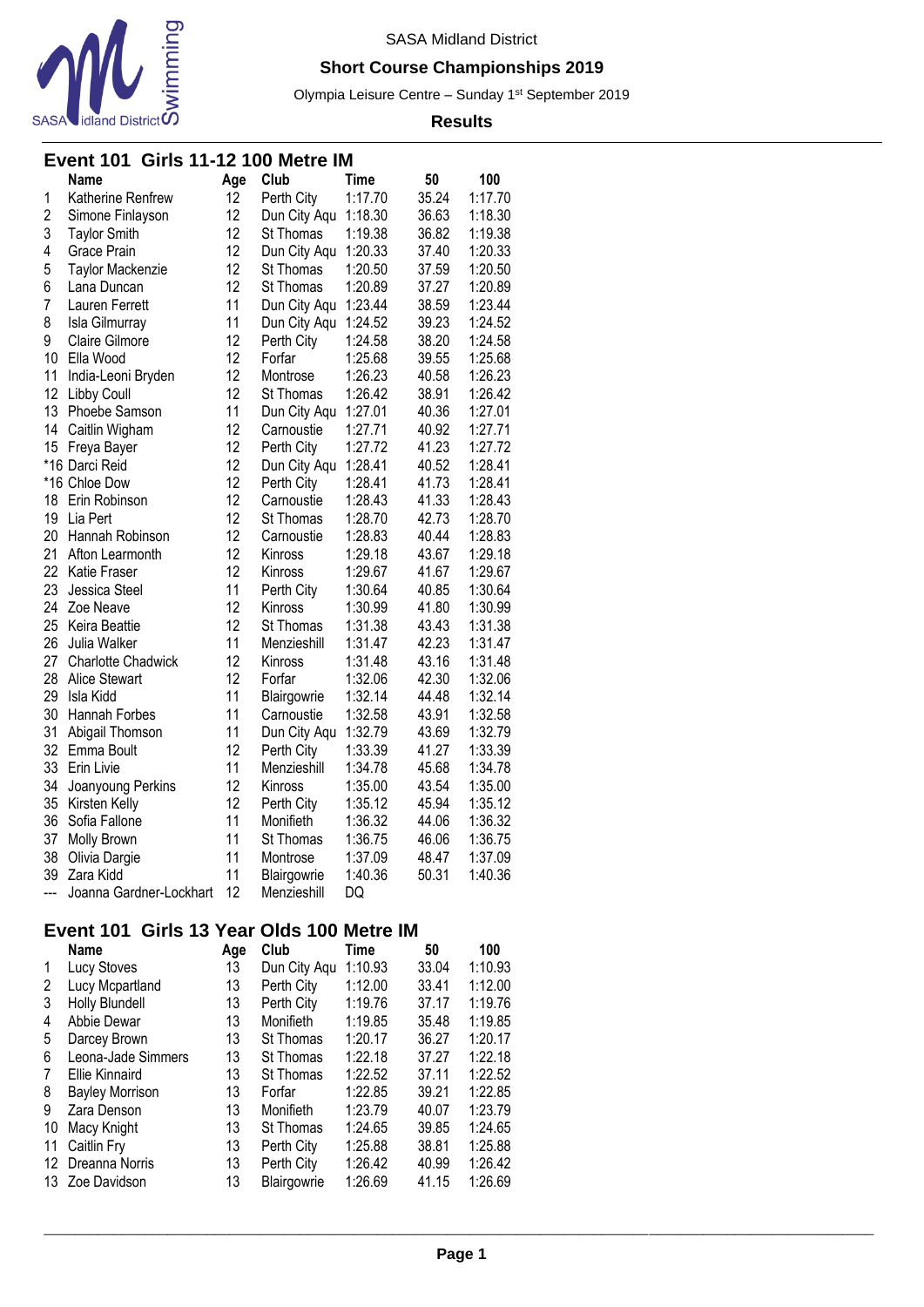

### **Short Course Championships 2019**

Olympia Leisure Centre - Sunday 1<sup>st</sup> September 2019

| 14 Daisy Tapp   |    | 13 St Thomas | 1:26.72 | 39.68 1:26.72 |  |
|-----------------|----|--------------|---------|---------------|--|
| 15 Micaela Reid |    | 13 Montrose  | 1:27.36 | 40.43 1:27.36 |  |
| 16 Orla Faherty | 13 | Montrose     | 1:30.82 | 42.78 1:30.82 |  |

## **Event 101 Girls 14 Year Olds 100 Metre IM**

|    | Name                 | Age | Club           | Time    | 50    | 100     |
|----|----------------------|-----|----------------|---------|-------|---------|
| 1  | Martha Reeves        | 14  | Dun City Aqu   | 1:08.86 | 31.78 | 1:08.86 |
| 2  | Fearne Crighton      | 14  | Perth City     | 1:09.88 | 31.83 | 1:09.88 |
| 3  | <b>Emily Cumming</b> | 14  | <b>Kinross</b> | 1:10.05 | 31.59 | 1:10.05 |
| 4  | Rosie Robertson      | 14  | Perth City     | 1:14.19 | 32.92 | 1:14.19 |
| 5  | Natasha Phillips     | 14  | St Thomas      | 1:14.51 | 36.24 | 1:14.51 |
| 6  | Abbie Armstrong      | 14  | Dun City Aqu   | 1:15.39 | 33.41 | 1:15.39 |
| 7  | Ruby Methven         | 14  | Dun City Aqu   | 1:18.69 | 35.28 | 1:18.69 |
| 8  | Lucy Fleming         | 14  | Dun City Aqu   | 1:19.63 | 36.43 | 1:19.63 |
| 9  | Sophie Johansen      | 14  | Montrose       | 1:23.01 | 39.66 | 1:23.01 |
| 10 | Ruby Stevenson       | 14  | Blairgowrie    | 1:24.39 | 39.24 | 1:24.39 |
| 11 | Maeve Pakravan       | 14  | Kinross        | 1:26.43 | 39.41 | 1:26.43 |
|    | 12 Rosalind Queen    | 14  | Perth City     | 1:28.76 | 40.46 | 1:28.76 |

## **Event 101 Girls 15-16 100 Metre IM**

|    | <b>Name</b>            | Age | Club         | Time    | 50    | 100     |
|----|------------------------|-----|--------------|---------|-------|---------|
| 1  | <b>Scarlett Ferris</b> | 15  | Dun City Aqu | 1:07.68 | 30.30 | 1:07.68 |
| 2  | Shona Graham           | 16  | Dun City Aqu | 1:09.83 | 32.59 | 1:09.83 |
| 3  | Katherine Bailey       | 15  | Perth City   | 1:10.24 | 32.28 | 1:10.24 |
| 4  | Maria Cabrelli         | 16  | Dun City Aqu | 1:11.56 | 31.47 | 1:11.56 |
| 5  | <b>Emily Baxter</b>    | 16  | Dun City Aqu | 1:13.83 | 32.49 | 1:13.83 |
| 6  | Morgan Anderson        | 15  | Dun City Aqu | 1:13.88 | 32.55 | 1:13.88 |
| 7  | <b>Ellie Parker</b>    | 15  | Monifieth    | 1:14.56 | 33.85 | 1:14.56 |
| 8  | Erika Brown            | 15  | Perth City   | 1:18.45 | 36.35 | 1:18.45 |
| 9  | Lily Walker            | 16  | Menzieshill  | 1:20.26 | 38.29 | 1:20.26 |
| 10 | Samantha Morrison      | 15  | Forfar       | 1:23.59 | 37.92 | 1:23.59 |
| 11 | Rebecca Spalding       | 16  | Menzieshill  | 1:24.39 | 37.93 | 1:24.39 |
| 12 | Olivia Dallas          | 16  | Perth City   | 1:24.66 | 39.21 | 1:24.66 |
| 13 | Rachel Allan           | 15  | Forfar       | 1:27.07 | 41.21 | 1:27.07 |

### **Event 101 Girls 17 & Over 100 Metre IM**

| Name              |    | Age Club               | Time    | 50 | 100           |
|-------------------|----|------------------------|---------|----|---------------|
| 1 Elle McMillan   |    | 17 St Thomas           | 1:11.21 |    | 33.32 1:11.21 |
| 2 Anya Wilson     | 17 | Dun City Agu 1:12.70   |         |    | 33.54 1:12.70 |
| 3 Freya Bannerman |    | 17 Perth City  1:15.68 |         |    | 34.99 1:15.68 |

### **Final of Event 102 Boys 11-12 50 Metre Butterfly**

| Name            | Age Club              | Time  |   | Name            | Age Club   | Time    |
|-----------------|-----------------------|-------|---|-----------------|------------|---------|
| Cain Buchanan   | 12 Dun City Agu 33.04 |       | 4 | Jensen Norris   | Perth City | 36.38   |
| 2 Rory Webster  | Monifieth             | 34.33 | 5 | Travis Gettings | St Thomas  | - 37.74 |
| 3 Lewis Brander | Monifieth             | 35.86 |   | Finn Bannerman  | Perth City | 38.37   |

## **Event 102 Boys 11-12 50 Metre Butterfly**

|           | Name                   | Aae | Club               | Time  | Name                    | Aae | Club        | Time           |
|-----------|------------------------|-----|--------------------|-------|-------------------------|-----|-------------|----------------|
| $1 \quad$ | Cain Buchanan          | 12  | Dun City Agu 33.02 |       | 10 Duncan Crichton      |     | Kinross     | 41.56          |
| 2         | Rory Webster           | 12  | Monifieth          | 34.15 | <b>Thomas Pritchard</b> |     | Kinross     | 41.6'          |
| 3         | George Nedyalkov       | 12  | St Thomas          | 34.94 | 12 Euan Webster         |     | Monifieth   | 41.67          |
|           | 4 Jensen Norris        | 11  | Perth City         | 35.99 | 13 Alexander McGregor   | 11  | Perth City  | 45.03          |
|           | 5 Lewis Brander        | 12  | Monifieth          | 36.84 | 14 Ross Hutchinson      | 11  | Monifieth   | 45.84          |
| 6         | <b>Travis Gettings</b> |     | St Thomas          | 36.94 | 15 Glen Downey          |     | Blairgowrie | 46.09          |
| 7         | Finn Bannerman         | 12  | Perth City         | 38.08 | 16 Hamish Queen         | 12  | Perth City  | 46.23          |
| 8         | <b>Finlay Watson</b>   | 12  | St Thomas          | 40.10 | lain Jordan             | 12  | Perth City  | 47.16          |
|           | 9 Charlie Auld         |     | Perth City         | 40.61 | 18 Dylan Wilson         |     | Perth City  | $47.2^{\circ}$ |

| 4 | Jensen Norris       | 11  | Perth City | 36.38 |
|---|---------------------|-----|------------|-------|
| 5 | Travis Gettings     | 11  | St Thomas  | 37.74 |
|   | 6 Finn Bannerman    | 12  | Perth City | 38.37 |
|   | Name                | Age | Club       | Time  |
|   | 10 Duncan Crichton  | 12  | Kinross    | 41.56 |
|   | 11 Thomas Pritchard | 11  | Kinross    | 41.61 |
|   |                     |     |            |       |

| 12 Euan Webster       | 11                | Monifieth   | 41.67 |
|-----------------------|-------------------|-------------|-------|
| 13 Alexander McGregor | 11                | Perth City  | 45.03 |
| 14 Ross Hutchinson    | 11                | Monifieth   | 45.84 |
| 15 Glen Downey        | 11                | Blairgowrie | 46.09 |
| 16 Hamish Queen       | 12                | Perth City  | 46.23 |
| 17 Iain Jordan        | $12 \overline{ }$ | Perth City  | 47.16 |
| 18 Dylan Wilson       | 11                | Perth City  | 47.21 |
|                       |                   |             |       |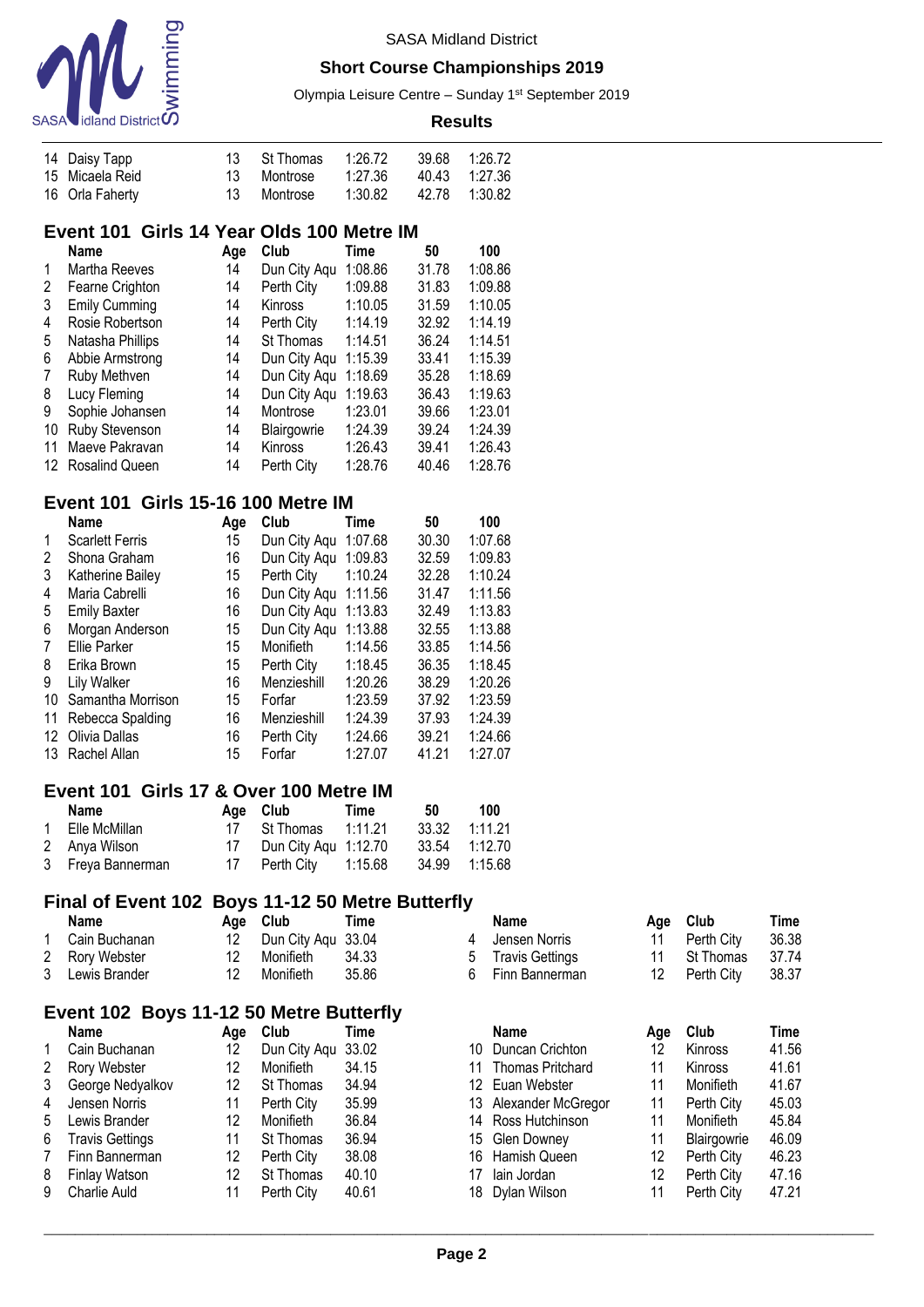

## **Short Course Championships 2019**

Olympia Leisure Centre - Sunday 1<sup>st</sup> September 2019

|                | 19 Ruaridh Findlay                                      | 11  | Dun City Aqu 48.42 |                                |     | 22 Finlay Ridler         | 12  | Perth City   | 52.88       |  |
|----------------|---------------------------------------------------------|-----|--------------------|--------------------------------|-----|--------------------------|-----|--------------|-------------|--|
| 20             | Cameron Duncan                                          | 11  | Carnoustie         | 48.48                          | 23  | Johnny Martin            | 11  | Kinross      | 56.51       |  |
| 21             | Marcus Macneill                                         | 12  | Perth City         | 49.01                          |     |                          |     |              |             |  |
|                |                                                         |     |                    |                                |     |                          |     |              |             |  |
|                | Final of Event 102 Boys 13 Year Olds 50 Metre Butterfly |     |                    |                                |     |                          |     |              |             |  |
|                | <b>Name</b>                                             | Age | Club               | <b>Time</b>                    |     | <b>Name</b>              | Age | Club         | <b>Time</b> |  |
| 1              | Cameron Mitchell                                        | 13  | St Thomas          | 29.96                          | 4   | Will Shepherd            | 13  | Perth City   | 35.11       |  |
| $\overline{2}$ | Aaron Gilmurray                                         | 13  | Dun City Aqu 30.85 |                                | 5   | Ramsay Cook              | 13  | Montrose     | 35.64       |  |
| 3              | Ben Smallwood                                           | 13  | <b>Kinross</b>     | 31.11                          | 6   | Lewis McGregor           | 13  | Perth City   | 38.27       |  |
|                | Event 102 Boys 13 Year Olds 50 Metre Butterfly          |     |                    |                                |     |                          |     |              |             |  |
|                | <b>Name</b>                                             | Age | Club               | Time                           |     | <b>Name</b>              | Age | Club         | <b>Time</b> |  |
| 1              | Cameron Mitchell                                        | 13  | St Thomas          | 30.41                          | 6   | Ramsay Cook              | 13  | Montrose     | 36.85       |  |
| $\overline{2}$ | Ben Smallwood                                           | 13  | Kinross            | 30.92                          | 7   | <b>Matthew Nicoll</b>    | 13  | Menzieshill  | 39.20       |  |
| 3              | Aaron Gilmurray                                         | 13  | Dun City Aqu 31.27 |                                | 8   | Rhys Woodside            | 13  | Perth City   | 39.65       |  |
| 4              | Will Shepherd                                           | 13  | Perth City         | 35.54                          | 9   | Haydyn Stirling          | 13  | St Thomas    | 40.53       |  |
| 5              | Lewis McGregor                                          | 13  | Perth City         | 36.69                          |     |                          |     |              |             |  |
|                | Final of Event 102 Boys 14 Year Olds 50 Metre Butterfly |     |                    |                                |     |                          |     |              |             |  |
|                | <b>Name</b>                                             | Age | Club               | <b>Time</b>                    |     | <b>Name</b>              | Age | Club         | <b>Time</b> |  |
| 1              | <b>Travis Davey</b>                                     | 14  | Dun City Aqu 28.98 |                                | 4   | Sam Currie               | 14  | Perth City   | 32.90       |  |
| $\overline{2}$ | Micah Van Blerk                                         | 14  | Dun City Aqu 29.61 |                                | 5   | <b>Ruaraidh Sturgess</b> | 14  | Kinross      | 35.76       |  |
| 3              | Owen Carroll                                            | 14  | Perth City         | 30.23                          | 6   | Rio Bryden               | 14  | Montrose     | 37.62       |  |
|                |                                                         |     |                    |                                |     |                          |     |              |             |  |
|                | Event 102 Boys 14 Year Olds 50 Metre Butterfly          |     |                    |                                |     |                          |     |              |             |  |
|                | <b>Name</b>                                             | Age | Club               | <b>Time</b>                    |     | <b>Name</b>              | Age | Club         | <b>Time</b> |  |
| 1              | <b>Travis Davey</b>                                     | 14  | Dun City Aqu 29.00 |                                | 6   | Rio Bryden               | 14  | Montrose     | 37.08       |  |
| $\overline{2}$ | Micah Van Blerk                                         | 14  | Dun City Aqu 29.35 |                                | 7   | Calum Brown              | 14  | St Thomas    | 37.85       |  |
| 3              | Owen Carroll                                            | 14  | Perth City         | 30.07                          | 8   | Benji Alexander          | 14  | Kinross      | 38.51       |  |
| 4              | Sam Currie                                              | 14  | Perth City         | 32.81                          | --- | Innes Rankin             | 14  | Kinross      | DQ          |  |
| 5              | <b>Ruaraidh Sturgess</b>                                | 14  | Kinross            | 36.39                          |     |                          |     |              |             |  |
|                | <b>Final of Event 103</b>                               |     |                    | Girls 11-12 50 Metre Butterfly |     |                          |     |              |             |  |
|                | Name                                                    | Age | Club               | Time                           |     | Name                     | Age | Club         | <b>Time</b> |  |
| 1              | Katherine Renfrew                                       | 12  | Perth City         | 34.19                          | *3  | Taylor Mackenzie         | 12  | St Thomas    | 36.34       |  |
| 2              | Lana Duncan                                             | 12  | St Thomas          | 34.56                          | 5   | <b>Taylor Smith</b>      | 12  | St Thomas    | 36.49       |  |
| *3             | Simone Finlayson                                        | 12  | Dun City Aqu 36.34 |                                | 6   | Grace Prain              | 12  | Dun City Aqu | 37.17       |  |
|                | Event 103 Girls 11-12 50 Metre Butterfly                |     |                    |                                |     |                          |     |              |             |  |
|                | <b>Name</b>                                             | Age | Club               | <b>Time</b>                    |     | <b>Name</b>              | Age | Club         | <b>Time</b> |  |
| 1              | Lana Duncan                                             | 12  | St Thomas          | 34.62                          | 18  | Caitlin Wigham           | 12  | Carnoustie   | 41.43       |  |
| $\overline{2}$ | Katherine Renfrew                                       | 12  | Perth City         | 34.82                          | 19  | Lauren Ferrett           | 11  | Dun City Aqu | 41.80       |  |
| 3              | Taylor Mackenzie                                        | 12  | St Thomas          | 35.87                          | 20  | Phoebe Samson            | 11  | Dun City Aqu | 41.85       |  |
| 4              | Simone Finlayson                                        | 12  | Dun City Aqu 35.97 |                                | 21  | Grace McCall             | 12  | Perth City   | 42.37       |  |
| 5              | <b>Taylor Smith</b>                                     | 12  | St Thomas          | 36.95                          | 22  | Alice Stewart            | 12  | Forfar       | 42.42       |  |
| 6              | Grace Prain                                             | 12  | Dun City Aqu 37.77 |                                | 23  | <b>Grace Walker</b>      | 11  | Forfar       | 42.49       |  |
| $\overline{7}$ | Claire Gilmore                                          | 12  | Perth City         | 37.88                          | 24  | Sofia Fallone            | 11  | Monifieth    | 42.66       |  |
| 8              | <b>Libby Coull</b>                                      | 12  | St Thomas          | 38.31                          | 25  | Chloe Dow                | 12  | Perth City   | 42.93       |  |
| 9              | India-Leoni Bryden                                      | 12  | Montrose           | 39.00                          | 26  | Hannah Forbes            | 11  | Carnoustie   | 43.10       |  |
| 10             | Cara Jones                                              | 12  | Menzieshill        | 39.05                          | 27  | Freya Bayer              | 12  | Perth City   | 43.31       |  |
| 11             | Zoe Neave                                               | 12  | Kinross            | 39.06                          | 28  | Olivia Kemp              | 12  | Blairgowrie  | 43.37       |  |
| 12             | Erin Robinson                                           | 12  | Carnoustie         | 39.12                          | 29  | Jessica Steel            | 11  | Perth City   | 44.07       |  |
| 13             | Ella Wood                                               | 12  | Forfar             | 39.27                          | 30  | Lia Pert                 | 12  | St Thomas    | 44.44       |  |
| 14             | Afton Learmonth                                         | 12  | Kinross            | 39.51                          | 31  | Keira Beattie            | 12  | St Thomas    | 44.61       |  |
| 15             | Darci Reid                                              | 12  | Dun City Aqu 39.63 |                                | 32  | Julia Walker             | 11  | Menzieshill  | 45.08       |  |
| 16             | Isla Gilmurray                                          | 11  | Dun City Aqu 39.99 |                                | 33  | <b>Tilly McLardy</b>     | 11  | Dun City Aqu | 45.09       |  |
| 17             | Isla Graham                                             | 11  | Forfar             | 41.03                          |     | 34 Eva Warburton         | 11  | Forfar       | 45.13       |  |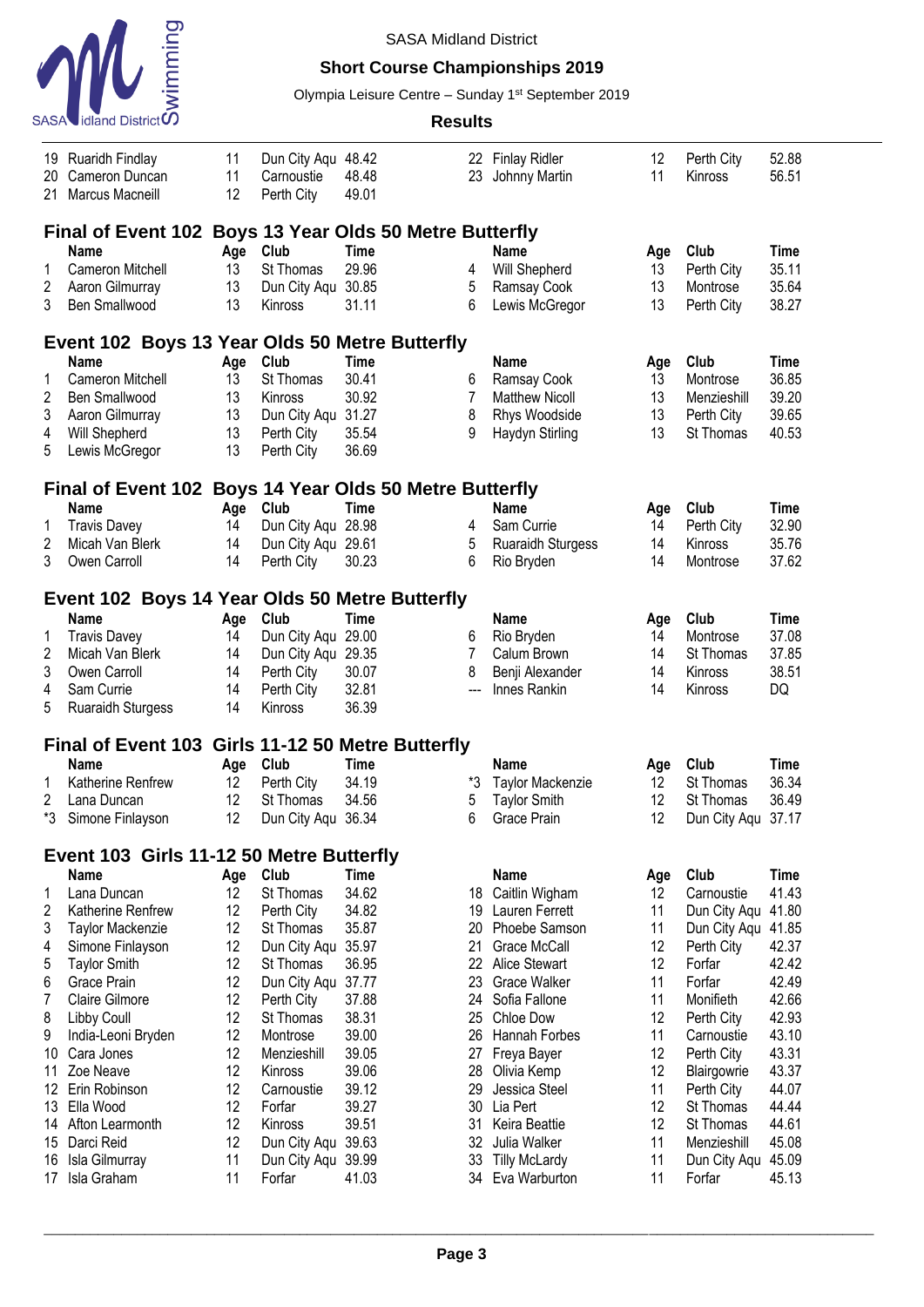

## **Short Course Championships 2019**

Olympia Leisure Centre - Sunday 1<sup>st</sup> September 2019

| 35                | Hannah Wilson                                            | 12       | Kinross                 | 45.72                                 |        | 47 Kirsten Kelly               | 12        | Perth City               | 48.01             |  |
|-------------------|----------------------------------------------------------|----------|-------------------------|---------------------------------------|--------|--------------------------------|-----------|--------------------------|-------------------|--|
| 36                | Emma Boult                                               | 12       | Perth City              | 45.93                                 | 48     | Hannah Breingan                | 12        | Kinross                  | 48.03             |  |
| 37                | Lucy Cumming                                             | 11       | Kinross                 | 46.02                                 | 49     | Fiona Bayne                    | 12        | Kinross                  | 48.28             |  |
| 38                | Abigail Thomson                                          | 11       | Dun City Aqu            | 46.23                                 | 50     | Isla Kidd                      | 11        | Blairgowrie              | 48.46             |  |
| 39                | Amelle McLeod                                            | 11       | Perth City              | 46.24                                 | 51     | <b>Mhairi Kemp</b>             | 11        | Perth City               | 50.38             |  |
| 40                | Erin Wigham                                              | 11       | Carnoustie              | 46.99                                 | 52     | Lottie Affleck                 | 11        | Menzieshill              | 51.85             |  |
| 41                | <b>Molly Brown</b>                                       | 11       | St Thomas               | 47.05                                 | 53     | Katie Smart                    | 11        | Perth City               | 53.07             |  |
|                   | *42 Eva Cowling                                          | 11       | Perth City              | 47.36                                 | 54     | Skye Doherty                   | 11        | Blairgowrie              | 54.58             |  |
|                   | *42 Isla Davis                                           | 11       | Blairgowrie             | 47.36                                 | 55     | Zara Kidd                      | 11        | Blairgowrie              | 55.40             |  |
| 44                | Olivia Dargie                                            | 11       | Montrose                | 47.66                                 | 56     | Ellie Crighton                 | 11        | Blairgowrie              | 58.23             |  |
| 45                | Joanna Gardner-Lockhart                                  | 12       | Menzieshill             | 47.86                                 | ---    | <b>Charlotte Chadwick</b>      | 12        | Kinross                  | DQ                |  |
|                   | 46 Erin Livie                                            | 11       | Menzieshill             | 47.87                                 |        | Joanyoung Perkins              | 12        | Kinross                  | DQ                |  |
|                   | <b>Final of Event 103</b>                                |          |                         | Girls 13 Year Olds 50 Metre Butterfly |        |                                |           |                          |                   |  |
|                   | Name                                                     | Age      | Club                    | Time                                  |        | <b>Name</b>                    | Age       | Club                     | <b>Time</b>       |  |
| 1                 | Lucy Mcpartland                                          | 13       | Perth City              | 32.88                                 | 4      | <b>Holly Blundell</b>          | 13        | Perth City               | 35.56             |  |
| 2                 | Darcey Brown                                             | 13       | St Thomas               | 32.97                                 | 5      | Leona-Jade Simmers             | 13        | St Thomas                | 36.28             |  |
| 3                 | Abbie Dewar                                              | 13       | Monifieth               | 34.15                                 | 6      | <b>Ellie Kinnaird</b>          | 13        | St Thomas                | 36.48             |  |
|                   | Event 103 Girls 13 Year Olds 50 Metre Butterfly          |          |                         |                                       |        |                                |           |                          |                   |  |
|                   | Name                                                     | Age      | Club                    | Time                                  |        | <b>Name</b>                    | Age       | Club                     | <b>Time</b>       |  |
| 1                 | Darcey Brown                                             | 13       | St Thomas               | 33.05                                 | 9      | <b>Bayley Morrison</b>         | 13        | Forfar                   | 38.40             |  |
| 2                 | Lucy Mcpartland                                          | 13       | Perth City              | 33.34                                 | 10     | Dreanna Norris                 | 13        | Perth City               | 39.33             |  |
| 3                 | Abbie Dewar                                              | 13       | Monifieth               | 34.92                                 | 11     | Olivia Currie                  | 13        | Perth City               | 40.12             |  |
| 4                 | <b>Holly Blundell</b>                                    | 13       | Perth City              | 35.91                                 | 12     | Macy Knight                    | 13        | St Thomas                | 40.41             |  |
| 5                 | <b>Ellie Kinnaird</b>                                    | 13       | St Thomas               | 35.98                                 | 13     | Orla Faherty                   | 13        | Montrose                 | 41.16             |  |
| 6                 | Leona-Jade Simmers                                       | 13       | St Thomas               | 36.19                                 | 14     | Micaela Reid                   | 13        | Montrose                 | 41.37             |  |
| 7                 | Caitlin Fry                                              | 13       | Perth City              | 37.24                                 | 15     | <b>Milly Muir</b>              | 13        | Blairgowrie              | 42.16             |  |
| 8                 | Daisy Tapp                                               | 13       | St Thomas               | 37.86                                 | 16     | Zoe Davidson                   | 13        | Blairgowrie              | 44.50             |  |
|                   | Final of Event 103 Girls 14 Year Olds 50 Metre Butterfly |          |                         |                                       |        |                                |           |                          |                   |  |
|                   | <b>Name</b>                                              | Age      | Club                    | <b>Time</b>                           |        | Name                           | Age       | Club                     | <b>Time</b>       |  |
| 1                 | <b>Emily Cumming</b>                                     | 14       | Kinross                 | 29.22                                 | 4      | Lucy Clarke                    | 14        | Monifieth                | 32.52             |  |
| 2                 | Martha Reeves                                            | 14       | Dun City Aqu            | 30.92                                 | 5      | Fearne Crighton                | 14        | Perth City               | 33.34             |  |
| 3                 | Rosie Robertson                                          | 14       | Perth City              | 31.88                                 | 6      | Abbie Armstrong                | 14        | Dun City Aqu 33.85       |                   |  |
|                   | Event 103 Girls 14 Year Olds 50 Metre Butterfly          |          |                         |                                       |        |                                |           |                          |                   |  |
|                   | Name                                                     |          |                         |                                       |        | Name                           |           | Club                     | <b>Time</b>       |  |
|                   | <b>Emily Cumming</b>                                     | 14       | Age Club<br>Kinross     | Time<br>29.78                         | 9      | Sophie Johansen                | Age<br>14 | Montrose                 | 35.45             |  |
| 2                 | Martha Reeves                                            | 14       | Dun City Aqu            | 31.26                                 |        | 10 Ruby Methven                | 14        | Dun City Aqu             | 35.56             |  |
| 3                 | Rosie Robertson                                          | 14       | Perth City              | 31.40                                 | 11     | Alana Gruneberg-MacKenzie      |           | 14                       | Blairgowrie 35.71 |  |
| 4                 | Fearne Crighton                                          | 14       | Perth City              | 32.27                                 | 12     | Ruby Stevenson                 | 14        | Blairgowrie              | 36.96             |  |
| 5                 | Lucy Clarke                                              | 14       | Monifieth               | 32.39                                 |        | 13 Maeve Pakravan              | 14        | Kinross                  | 38.38             |  |
| 6                 | Abbie Armstrong                                          | 14       | Dun City Aqu 33.20      |                                       | 14     | <b>Rosalind Queen</b>          | 14        | Perth City               | 41.10             |  |
| 7                 | Natasha Phillips                                         | 14       | St Thomas               | 34.44                                 | 15     | Rebecca McLeod                 | 14        | Perth City               | 43.90             |  |
| 8                 |                                                          |          |                         |                                       |        | 16 Edina Johnston              |           |                          | 45.12             |  |
|                   | Lucy Fleming                                             | 14       | Dun City Aqu 34.73      |                                       |        |                                | 14        | Carnoustie               |                   |  |
|                   |                                                          |          |                         |                                       |        |                                |           |                          |                   |  |
|                   | Final of Event 104 Boys 15-16 50 Metre Breaststroke      |          |                         |                                       |        |                                |           |                          |                   |  |
|                   | <b>Name</b>                                              |          | Age Club                | Time                                  |        | <b>Name</b>                    | Age       | Club                     | <b>Time</b>       |  |
| 1                 | <b>Finlay Wallace</b>                                    | 16       | St Thomas               | 31.34                                 | 4      | Jack Muncey                    | 16        | Perth City               | 33.42             |  |
| 2                 | Murray Pritchard                                         | 15       | Perth City              | 31.78                                 | 5      | Jonathan Venter                | 16        | Perth City               | 33.71             |  |
| 3                 | Euan Cromar                                              | 16       | Forfar                  | 32.77                                 | 6      | Rory Grant                     | 15        | Dun City Aqu 33.81       |                   |  |
|                   | Event 104 Boys 15-16 50 Metre Breaststroke               |          |                         |                                       |        |                                |           |                          |                   |  |
|                   | <b>Name</b>                                              |          | Age Club                | Time                                  |        | <b>Name</b>                    | Age       | Club                     | <b>Time</b>       |  |
| 1<br>$\mathbf{2}$ | <b>Finlay Wallace</b><br><b>Murray Pritchard</b>         | 16<br>15 | St Thomas<br>Perth City | 31.28<br>31.76                        | 3<br>4 | Jack Muncey<br>Jonathan Venter | 16<br>16  | Perth City<br>Perth City | 33.00<br>33.01    |  |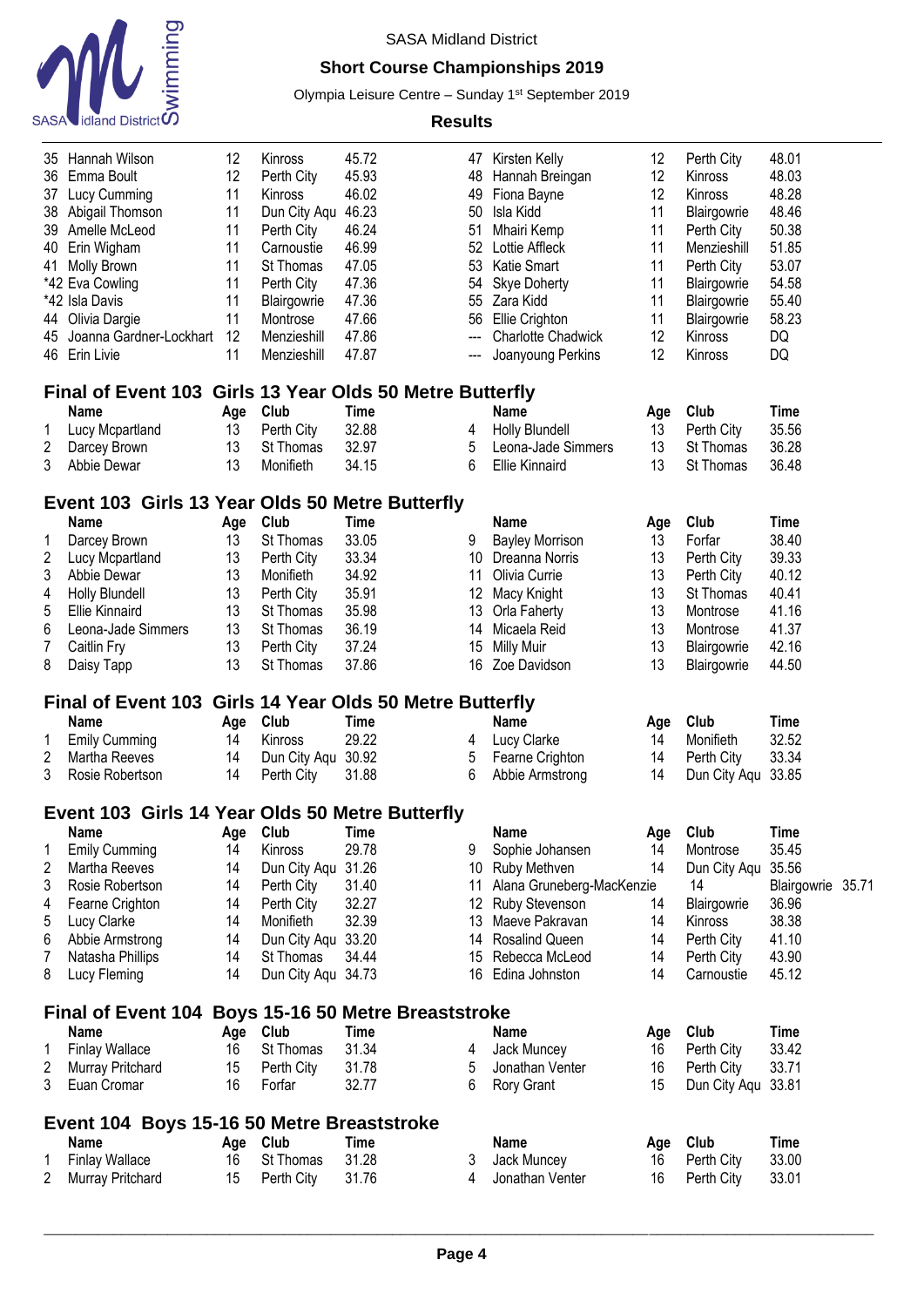

## **Short Course Championships 2019**

Olympia Leisure Centre - Sunday 1<sup>st</sup> September 2019

| 5              | Rory Grant                                                    | 15  | Dun City Aqu       | 33.14       | 16                                    | Gavin Johansen         | 16  | Montrose           | 36.72       |
|----------------|---------------------------------------------------------------|-----|--------------------|-------------|---------------------------------------|------------------------|-----|--------------------|-------------|
| 6              | Euan Cromar                                                   | 16  | Forfar             | 33.18       | 17                                    | Ivan Kossko            | 16  | Perth City         | 36.73       |
| $\overline{7}$ | Ryan Duncan                                                   | 16  | St Thomas          | 33.43       | 18                                    | James Peaty            | 16  | Perth City         | 36.79       |
| 8              | Keir Dryden                                                   | 15  | Monifieth          | 33.73       | 19                                    | Matthew Spalding       | 16  | Menzieshill        | 37.91       |
| 9              | Harris Harley                                                 | 15  | St Thomas          | 34.02       | 20                                    | Innes Robb             | 15  | Blairgowrie        | 38.15       |
|                | 10 Drew Croll                                                 | 15  | Dun City Aqu       | 34.29       | 21                                    | <b>Andrew Venter</b>   | 15  | Perth City         | 38.23       |
| 11             | Joshua Marchbank                                              | 16  | Perth City         | 34.34       | 22                                    | Innes Kelly            | 15  | Montrose           | 38.26       |
| 12             | Innes Croll                                                   | 15  | Dun City Aqu       | 34.66       | 23                                    | Tom Kelly              | 15  | Blairgowrie        | 38.38       |
| 13             | Kerr Lumsden                                                  | 16  | St Thomas          | 34.69       | 24                                    | Adam Paterson          | 16  | Montrose           | 40.64       |
| 14             | Ethan Brown                                                   | 16  | St Thomas          | 36.17       | 25                                    | Lewis Davidson         | 15  | St Thomas          | 40.74       |
|                | 15 Kayak Mosby                                                | 15  | Perth City         | 36.27       |                                       |                        |     |                    |             |
|                | Final of Event 104 Boys 17 & Over 50 Metre Breaststroke       |     |                    |             |                                       |                        |     |                    |             |
|                | <b>Name</b>                                                   | Age | Club               | Time        |                                       | <b>Name</b>            | Age | Club               | Time        |
| 1              | Stephen Milne                                                 | 25  | Perth City         | 30.53       | 4                                     | Jordan Young           | 25  | St Thomas          | 32.85       |
| $\overline{c}$ | <b>Tielo Walters</b>                                          | 17  | Dun City Aqu 32.16 |             | 5                                     | Maxwell Cattermole     | 18  | St Thomas          | 33.64       |
| 3              | Jack Milne                                                    | 18  | Dun City Aqu 32.60 |             | 6                                     | <b>Findlay Baillie</b> | 17  | Dun City Aqu       | 36.98       |
|                |                                                               |     |                    |             |                                       |                        |     |                    |             |
|                | Event 104 Boys 17 & Over 50 Metre Breaststroke<br><b>Name</b> | Age | Club               | Time        |                                       | <b>Name</b>            | Age | Club               | <b>Time</b> |
| 1              | Stephen Milne                                                 | 25  | Perth City         | 30.28       | 7                                     | <b>Jay Doherty</b>     | 17  | Blairgowrie        | 34.34       |
| $\overline{c}$ | <b>Tielo Walters</b>                                          | 17  | Dun City Aqu       | 32.00       | 8                                     | Cameron McMaster       | 17  | Dun City Aqu       | 35.07       |
| 3              | Jack Milne                                                    | 18  | Dun City Aqu 32.40 |             | 9                                     | John Burke             | 18  | Menzieshill        | 35.91       |
| 4              | Jordan Young                                                  | 25  | St Thomas          | 32.55       | 10                                    | Scott Forsyth          | 18  | Blairgowrie        | 36.36       |
| 5              | Maxwell Cattermole                                            | 18  | St Thomas          | 33.79       | 11                                    | Duncan Ballantyne      | 17  | Kinross            | 39.62       |
| 6              | <b>Findlay Baillie</b>                                        | 17  | Dun City Aqu 34.02 |             |                                       |                        |     |                    |             |
|                |                                                               |     |                    |             |                                       |                        |     |                    |             |
|                | <b>Final of Event 105</b>                                     |     |                    |             | Girls 15-16 50 Metre Breaststroke     |                        |     |                    |             |
|                | <b>Name</b>                                                   | Age | Club               | <b>Time</b> |                                       | <b>Name</b>            | Age | Club               | Time        |
| 1              | Shona Graham                                                  | 16  | Dun City Aqu       | 35.12       | 4                                     | <b>Scarlett Ferris</b> | 15  | Dun City Aqu       | 37.94       |
| 2              | Emma Mcpartland                                               | 16  | Perth City         | 36.48       | 5                                     | Olivia Clarke          | 15  | Dun City Aqu       | 38.42       |
| 3              | <b>Ellie Parker</b>                                           | 15  | Monifieth          | 37.54       | 6                                     | <b>Blythe Brown</b>    | 16  | St Thomas          | 40.77       |
|                | Event 105 Girls 15-16 50 Metre Breaststroke                   |     |                    |             |                                       |                        |     |                    |             |
|                | <b>Name</b>                                                   | Age | Club               | Time        |                                       | <b>Name</b>            | Age | Club               | <b>Time</b> |
| 1              | Shona Graham                                                  | 16  | Dun City Aqu       | 35.01       |                                       | 11 Dianne Kelly        | 15  | Perth City         | 41.91       |
| 2              | Emma Mcpartland                                               | 16  | Perth City         | 36.64       |                                       | 12 Erika Brown         | 15  | Perth City         | 41.92       |
| 3              | Ellie Parker                                                  | 15  | Monifieth          | 37.10       | 13                                    | Morgan Anderson        | 15  | Dun City Aqu 42.31 |             |
| 4              | <b>Scarlett Ferris</b>                                        | 15  | Dun City Aqu 37.89 |             | 14                                    | Rachel Allan           | 15  | Forfar             | 42.34       |
| 5              | Olivia Clarke                                                 | 15  | Dun City Aqu 38.45 |             | 15                                    | Caitlin Downey         | 15  | Blairgowrie        | 43.02       |
| 6              | <b>Blythe Brown</b>                                           | 16  | St Thomas          | 38.63       | 16                                    | Melissa Lumsden        | 16  | Monifieth          | 45.80       |
| 7              | Katherine Bailey                                              | 15  | Perth City         | 39.74       | 17                                    | Rachel Kennedy         | 15  | Perth City         | 47.36       |
| 8              | <b>Emily Baxter</b>                                           | 16  | Dun City Aqu       | 39.78       | 18                                    | Samantha Barlow        | 16  | Menzieshill        | 48.95       |
| 9              | Lily Walker                                                   | 16  | Menzieshill        | 39.84       | ---                                   | Vhairi Jordan          | 15  | Perth City         | DQ          |
| 10             | Maria Cabrelli                                                | 16  | Dun City Aqu 40.05 |             |                                       |                        |     |                    |             |
|                | <b>Final of Event 105</b>                                     |     |                    |             | Girls 17 & Over 50 Metre Breaststroke |                        |     |                    |             |
|                |                                                               |     |                    |             |                                       |                        |     |                    |             |
|                | <b>Name</b>                                                   |     | Age Club           | Time        |                                       | <b>Name</b>            | Age | Club               | Time        |
| 1              | Anya Wilson                                                   | 17  | Dun City Aqu 37.72 |             | 3                                     | Elle McMillan          | 17  | St Thomas          | 38.06       |
| 2              | Freya Bannerman                                               | 17  | Perth City         | 37.77       | 4                                     | Kari Robertson         | 18  | Forfar             | 43.29       |
|                | Event 105 Girls 17 & Over 50 Metre Breaststroke               |     |                    |             |                                       |                        |     |                    |             |
|                | <b>Name</b>                                                   |     | Age Club           | <b>Time</b> |                                       | <b>Name</b>            | Age | Club               | Time        |
| 1              | Elle McMillan                                                 | 17  | St Thomas          | 37.73       | 3                                     | Freya Bannerman        | 17  | Perth City         | 37.89       |
| 2              | Anya Wilson                                                   | 17  | Dun City Aqu 37.81 |             | 4                                     | Kari Robertson         | 18  | Forfar             | 42.22       |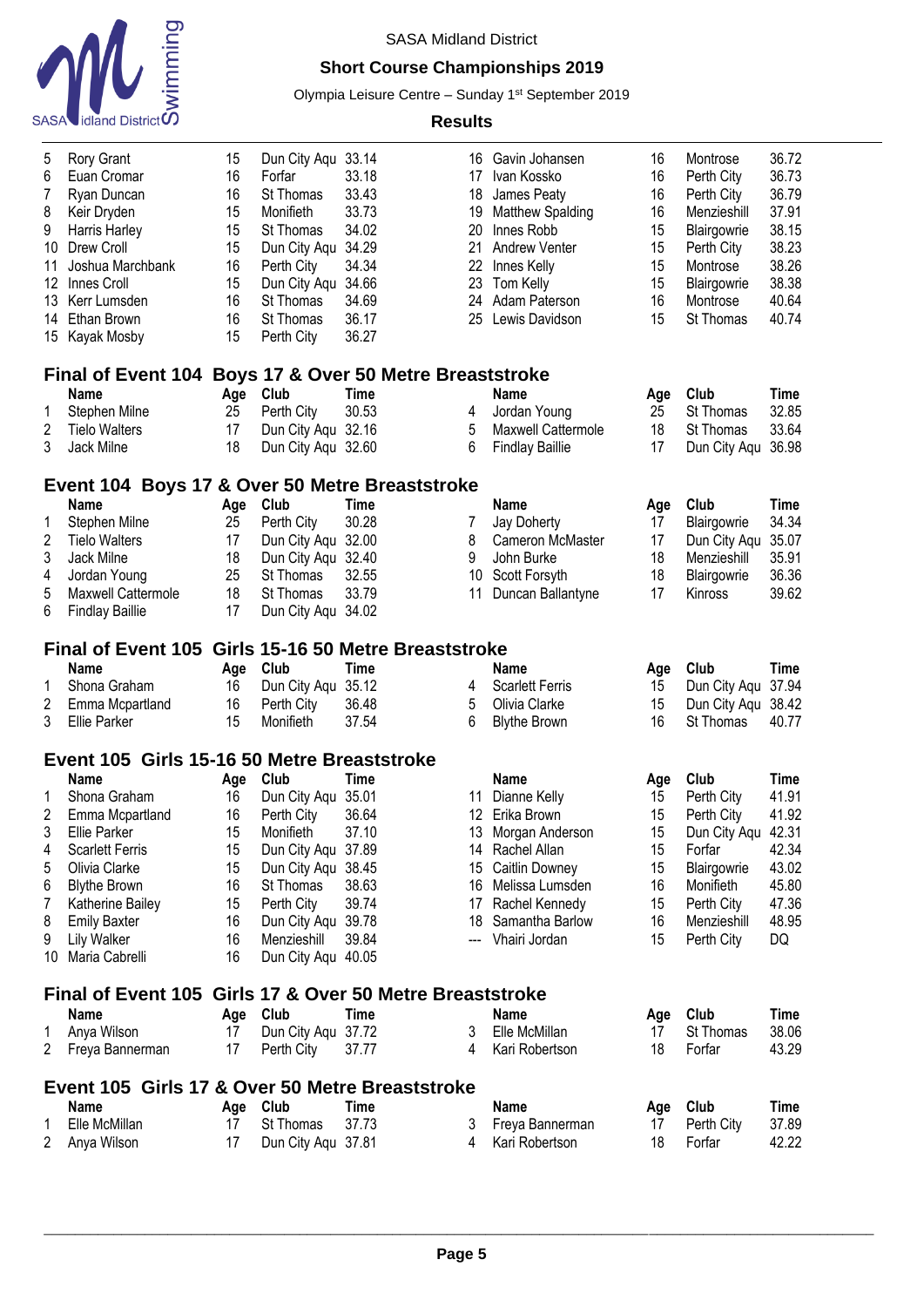

## **Short Course Championships 2019**

Olympia Leisure Centre - Sunday 1<sup>st</sup> September 2019

|                              | Final of Event 106 Boys 11-12 50 Metre Freestyle        |          |                                 |                                |        |                                        |          |                          |                |  |
|------------------------------|---------------------------------------------------------|----------|---------------------------------|--------------------------------|--------|----------------------------------------|----------|--------------------------|----------------|--|
|                              | <b>Name</b>                                             | Age      | Club                            | Time                           |        | <b>Name</b>                            | Age      | Club                     | <b>Time</b>    |  |
| 1                            | Cain Buchanan                                           | 12       | Dun City Aqu                    | 29.05                          | 4      | Jensen Norris                          | 11       | Perth City               | 32.36          |  |
| $\overline{\mathbf{c}}$      | <b>Travis Gettings</b>                                  | 11       | St Thomas                       | 31.67                          | 5      | <b>Finlay Watson</b>                   | 12       | St Thomas                | 32.38          |  |
| 3                            | Lewis Brander                                           | 12       | Monifieth                       | 31.69                          | 6      | Rory Webster                           | 12       | Monifieth                | 32.92          |  |
|                              |                                                         |          |                                 |                                |        |                                        |          |                          |                |  |
|                              | Event 106 Boys 11-12 50 Metre Freestyle                 |          |                                 |                                |        |                                        |          |                          |                |  |
|                              | <b>Name</b>                                             | Age      | Club                            | Time                           |        | <b>Name</b>                            | Age      | Club                     | <b>Time</b>    |  |
| 1                            | Cain Buchanan                                           | 12       | Dun City Aqu                    | 29.19                          | 15     | Christopher Mocci                      | 11       | Menzieshill              | 36.92          |  |
| $\sqrt{2}$                   | Lewis Brander                                           | 12       | Monifieth                       | 31.45                          | 16     | Euan Webster                           | 11       | Monifieth                | 38.12          |  |
| 3                            | <b>Travis Gettings</b>                                  | 11       | St Thomas                       | 31.92                          | 17     | Dylan Wilson                           | 11       | Perth City               | 38.24          |  |
| 4                            | George Nedyalkov                                        | 12       | St Thomas                       | 32.21                          | 18     | Marcus Macneill                        | 12       | Perth City               | 38.34          |  |
| 5                            | Rory Webster                                            | 12       | Monifieth                       | 32.29                          | 19     | Zach McNaughton                        | 12       | Menzieshill              | 38.51          |  |
| 6                            | Jensen Norris                                           | 11       | Perth City                      | 32.45                          | 20     | <b>Glen Downey</b>                     | 11       | Blairgowrie              | 38.85          |  |
| 7                            | Finlay Watson                                           | 12       | St Thomas                       | 32.86                          | 21     | <b>Charlie Auld</b>                    | 11       | Perth City               | 38.88          |  |
| 8                            | Duncan Crichton                                         | 12       | Kinross                         | 33.22                          | 22     | lain Jordan                            | 12       | Perth City               | 39.02          |  |
| 9                            | Finn Bannerman                                          | 12       | Perth City                      | 33.47                          | 23     | Ruaridh Findlay                        | 11       | Dun City Aqu             | 39.56          |  |
| 10                           | <b>Aulay Norval</b>                                     | 12       | St Thomas                       | 33.93                          | 24     | Johnny Martin                          | 11       | Kinross                  | 39.86          |  |
| 11                           | <b>Thomas Pritchard</b>                                 | 11       | Kinross                         | 34.84                          | 25     | Kirk Robb                              | 12       |                          | 40.18          |  |
|                              |                                                         |          |                                 |                                | 26     | <b>Finlay Ridler</b>                   | 12       | Blairgowrie              |                |  |
| 12 <sup>°</sup>              | Alexander McGregor                                      | 11       | Perth City                      | 34.98                          |        |                                        |          | Perth City               | 40.70          |  |
| 13                           | Hamish Queen                                            | 12       | Perth City                      | 35.00                          | 27     | Cameron Duncan                         | 11       | Carnoustie               | 42.12          |  |
|                              | 14 Ross Hutchinson                                      | 11       | Monifieth                       | 35.21                          |        |                                        |          |                          |                |  |
|                              | Final of Event 106 Boys 13 Year Olds 50 Metre Freestyle |          |                                 |                                |        |                                        |          |                          |                |  |
|                              | <b>Name</b>                                             | Age      | Club                            | <b>Time</b>                    |        | <b>Name</b>                            | Age      | Club                     | <b>Time</b>    |  |
| 1                            | Cameron Mitchell                                        | 13       | St Thomas                       | 27.29                          | 4      | Will Shepherd                          | 13       | Perth City               | 31.18          |  |
| $\boldsymbol{2}$             | Ben Smallwood                                           | 13       | Kinross                         | 28.43                          | 5      | Ramsay Cook                            | 13       | Montrose                 | 31.80          |  |
| 3                            | Aaron Gilmurray                                         | 13       | Dun City Aqu 29.12              |                                | 6      | Rhys Woodside                          | 13       | Perth City               | 32.44          |  |
|                              |                                                         |          |                                 |                                |        |                                        |          |                          |                |  |
|                              |                                                         |          |                                 |                                |        |                                        |          |                          |                |  |
|                              | Event 106 Boys 13 Year Olds 50 Metre Freestyle          |          |                                 |                                |        |                                        |          |                          |                |  |
|                              | <b>Name</b>                                             | Age      | Club                            | <b>Time</b>                    |        | <b>Name</b>                            | Age      | Club                     | <b>Time</b>    |  |
| 1                            | Cameron Mitchell                                        | 13       | St Thomas                       | 27.01                          | 6      | Rhys Woodside                          | 13       | Perth City               | 32.19          |  |
| 2                            | Ben Smallwood                                           | 13       | Kinross                         | 28.54                          | 7      | Lewis McGregor                         | 13       | Perth City               | 32.42          |  |
| 3                            | Aaron Gilmurray                                         | 13       | Dun City Aqu                    | 28.70                          | 8      | <b>Stuart Pritchard</b>                | 13       | Kinross                  | 32.95          |  |
| 4                            | Will Shepherd                                           | 13       | Perth City                      | 30.70                          | 9      | <b>Matthew Nicoll</b>                  | 13       | Menzieshill              | 33.56          |  |
| 5                            | Ramsay Cook                                             | 13       | Montrose                        | 32.18                          | 10     | Haydyn Stirling                        | 13       | St Thomas                | 34.28          |  |
|                              |                                                         |          |                                 |                                |        |                                        |          |                          |                |  |
|                              | Final of Event 106 Boys 14 Year Olds 50 Metre Freestyle |          |                                 |                                |        |                                        |          |                          |                |  |
|                              | <b>Name</b>                                             | Age      | Club                            | <b>Time</b>                    |        | <b>Name</b>                            | Age      | Club                     | Time           |  |
| 1                            | <b>Travis Davey</b>                                     | 14       | Dun City Aqu 26.47              |                                | 4      | Owen Carroll                           | 14       | Perth City               | 27.85          |  |
| 2                            | Ewan Muirhead                                           | 14       | Menzieshill                     | 27.08                          | 5      | Sam Currie                             | 14       | Perth City               | 29.06          |  |
| 3                            | Micah Van Blerk                                         | 14       | Dun City Agu 27.59              |                                | 6      | Nathan Crighton                        | 14       | Forfar                   | 30.74          |  |
|                              |                                                         |          |                                 |                                |        |                                        |          |                          |                |  |
|                              | Event 106 Boys 14 Year Olds 50 Metre Freestyle          |          |                                 |                                |        |                                        |          |                          |                |  |
|                              | <b>Name</b>                                             | Age      | Club                            | <b>Time</b>                    |        | Name                                   | Age      | Club                     | <b>Time</b>    |  |
| 1                            | <b>Travis Davey</b>                                     | 14       | Dun City Aqu 26.30              |                                | 7      | Innes Rankin                           | 14       | Kinross                  | 31.91          |  |
| 2                            | Micah Van Blerk                                         | 14       | Dun City Agu 27.27              |                                | 8      | Rio Bryden                             | 14       | Montrose                 | 32.66          |  |
| 3                            | Ewan Muirhead                                           | 14       | Menzieshill                     | 27.48                          | 9      | Benji Alexander                        | 14       | Kinross                  | 32.68          |  |
| 4                            | Owen Carroll                                            | 14       | Perth City                      | 27.74                          | 10     | Calum Brown                            | 14       | St Thomas                | 32.85          |  |
| 5<br>6                       | Sam Currie                                              | 14<br>14 | Perth City<br>Forfar            | 29.16                          | 11     | <b>Ruaraidh Sturgess</b>               | 14       | Kinross                  | 32.96          |  |
|                              | Nathan Crighton                                         |          |                                 | 30.57                          |        |                                        |          |                          |                |  |
|                              | <b>Final of Event 107</b>                               |          |                                 | Girls 11-12 50 Metre Freestyle |        |                                        |          |                          |                |  |
|                              | <b>Name</b>                                             | Age      | Club                            | <b>Time</b>                    |        | <b>Name</b>                            | Age      | Club                     | <b>Time</b>    |  |
| 1                            | Katherine Renfrew                                       | 12       | Perth City                      | 30.62                          | 4      | Taylor Mackenzie                       | 12       | St Thomas                | 32.53          |  |
| $\overline{\mathbf{c}}$<br>3 | Isla Gilmurray<br><b>Taylor Smith</b>                   | 11<br>12 | Dun City Aqu 31.79<br>St Thomas | 32.18                          | 5<br>6 | Simone Finlayson<br>India-Leoni Bryden | 12<br>12 | Dun City Aqu<br>Montrose | 32.67<br>33.91 |  |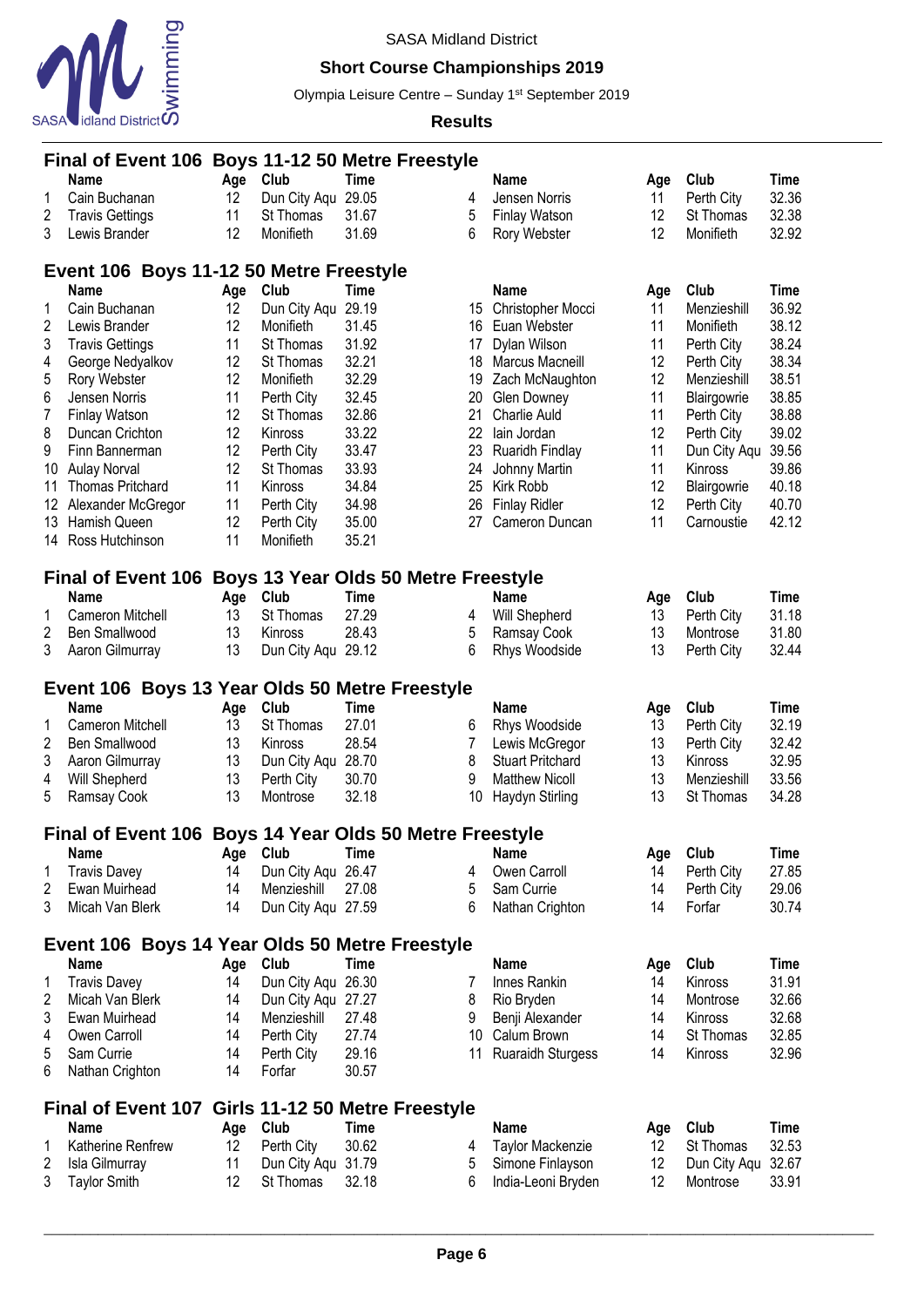

## **Short Course Championships 2019**

Olympia Leisure Centre - Sunday 1<sup>st</sup> September 2019

### **Results**

## **Event 107 Girls 11-12 50 Metre Freestyle**

|                | <b>Name</b>                                     | Age | Club               | <b>Time</b>                           |    | <b>Name</b>               | Age | Club         | Time        |
|----------------|-------------------------------------------------|-----|--------------------|---------------------------------------|----|---------------------------|-----|--------------|-------------|
| 1              | Katherine Renfrew                               | 12  | Perth City         | 30.28                                 | 32 | Julia Walker              | 11  | Menzieshill  | 36.88       |
| $\overline{c}$ | Isla Gilmurray                                  | 11  | Dun City Aqu       | 32.24                                 | 33 | Alice Stewart             | 12  | Forfar       | 37.13       |
| 3              | <b>Taylor Smith</b>                             | 12  | St Thomas          | 32.40                                 | 34 | Keira Beattie             | 12  | St Thomas    | 37.17       |
| 4              | Taylor Mackenzie                                | 12  | St Thomas          | 32.46                                 | 35 | Joanna Gardner-Lockhart   | 12  | Menzieshill  | 37.18       |
| 5              | Simone Finlayson                                | 12  | Dun City Aqu       | 32.57                                 | 36 | Emma Boult                | 12  | Perth City   | 37.44       |
| 6              | India-Leoni Bryden                              | 12  | Montrose           | 33.58                                 | 37 | <b>Charlotte Chadwick</b> | 12  | Kinross      | 37.63       |
| 7              | Grace Prain                                     | 12  | Dun City Aqu       | 33.65                                 | 38 | Erin Robinson             | 12  | Carnoustie   | 37.73       |
|                |                                                 | 12  | St Thomas          | 33.79                                 |    |                           | 11  |              | 37.74       |
| 8              | Libby Coull                                     |     |                    |                                       | 39 | Hannah Forbes             |     | Carnoustie   | 37.85       |
| 9              | Lauren Ferrett                                  | 11  | Dun City Aqu       | 33.87                                 | 40 | Erin Livie                | 11  | Menzieshill  |             |
| 10             | Lana Duncan                                     | 12  | St Thomas          | 34.20                                 | 41 | Hannah Wilson             | 12  | Kinross      | 38.01       |
| 11             | Phoebe Samson                                   | 11  | Dun City Aqu       | 34.31                                 | 42 | <b>Tilly McLardy</b>      | 11  | Dun City Aqu | 38.15       |
| 12             | <b>Claire Gilmore</b>                           | 12  | Perth City         | 34.34                                 | 43 | Lucy Cumming              | 11  | Kinross      | 38.23       |
| 13             | Cara Jones                                      | 12  | Menzieshill        | 34.56                                 |    | *44 Kirsten Kelly         | 12  | Perth City   | 38.37       |
| 14             | Katie Fraser                                    | 12  | Kinross            | 34.68                                 |    | *44 Katie Smart           | 11  | Perth City   | 38.37       |
| 15             | Afton Learmonth                                 | 12  | Kinross            | 34.76                                 | 46 | Olivia Kemp               | 12  | Blairgowrie  | 38.65       |
| 16             | <b>Kate Austin</b>                              | 12  | Menzieshill        | 34.77                                 | 47 | <b>Molly Brown</b>        | 11  | St Thomas    | 38.86       |
|                | *17 Zoe Neave                                   | 12  | Kinross            | 35.05                                 | 48 | Amelle McLeod             | 11  | Perth City   | 38.87       |
|                | *17 Katy Barber                                 | 12  | Menzieshill        | 35.05                                 | 49 | Mhairi Kemp               | 11  | Perth City   | 38.90       |
|                | 19 Lia Pert                                     | 12  | St Thomas          | 35.12                                 | 50 | Hannah Breingan           | 12  | Kinross      | 39.12       |
| 20             | Darci Reid                                      | 12  | Dun City Aqu       | 35.13                                 | 51 | Lottie Affleck            | 11  | Menzieshill  | 39.39       |
| 21             | Ella Wood                                       | 12  | Forfar             | 35.16                                 |    | 52 Zara Kidd              | 11  | Blairgowrie  | 39.43       |
| 22             | Jessica Steel                                   | 11  | Perth City         | 35.31                                 |    | *53 Eva Warburton         | 11  | Forfar       | 39.75       |
| 23             | Freya Bayer                                     | 12  | Perth City         | 35.36                                 |    | *53 Fiona Bayne           | 12  | Kinross      | 39.75       |
| 24             | Caitlin Wigham                                  | 12  | Carnoustie         | 35.46                                 | 55 | Olivia Dargie             | 11  | Montrose     | 39.83       |
|                | 25 Grace McCall                                 | 12  | Perth City         | 35.67                                 | 56 | <b>Isla Davis</b>         | 11  | Blairgowrie  | 40.15       |
| 26             | Sofia Fallone                                   | 11  | Monifieth          | 36.12                                 | 57 | Erin Wigham               | 11  | Carnoustie   | 40.31       |
| 27             | Abigail Thomson                                 | 11  | Dun City Aqu       | 36.59                                 | 58 | <b>Grace Walker</b>       | 11  | Forfar       | 40.44       |
| 28             | Chloe Dow                                       | 12  | Perth City         | 36.68                                 | 59 | Eva Cowling               | 11  | Perth City   | 40.71       |
|                | *29 Hannah Robinson                             | 12  | Carnoustie         | 36.69                                 | 60 | Skye Doherty              | 11  | Blairgowrie  | 43.86       |
|                |                                                 | 11  |                    | 36.69                                 |    |                           | 11  |              |             |
|                | *29 Isla Graham                                 |     | Forfar             |                                       | 61 | Ellie Crighton            |     | Blairgowrie  | 45.37       |
| 31             | Isla Kidd                                       | 11  | Blairgowrie        | 36.86                                 |    |                           |     |              |             |
|                | <b>Final of Event 107</b>                       |     |                    | Girls 13 Year Olds 50 Metre Freestyle |    |                           |     |              |             |
|                | <b>Name</b>                                     | Age | Club               | <b>Time</b>                           |    | Name                      | Age | Club         | Time        |
| 1              | Lucy Stoves                                     | 13  | Dun City Aqu       | 29.47                                 | 4  | Abbie Dewar               | 13  | Monifieth    | 32.09       |
| 2              | Lucy Mcpartland                                 | 13  | Perth City         | 29.66                                 | 5  | Holly Blundell            | 13  | Perth City   | 32.17       |
| 3              | Darcey Brown                                    | 13  | St Thomas          | 29.92                                 | 6  | Leona-Jade Simmers        | 13  | St Thomas    | 32.48       |
|                |                                                 |     |                    |                                       |    |                           |     |              |             |
|                | Event 107 Girls 13 Year Olds 50 Metre Freestyle |     |                    |                                       |    |                           |     |              |             |
|                | <b>Name</b>                                     | Age | Club               | <b>Time</b>                           |    | Name                      | Age | Club         | <b>Time</b> |
| 1              | Lucy Mcpartland                                 | 13  | Perth City         | 29.46                                 | 11 | Caitlin Fry               | 13  | Perth City   | 33.59       |
| 2              | Lucy Stoves                                     | 13  | Dun City Aqu       | 29.61                                 | 12 | Micaela Reid              | 13  | Montrose     | 33.67       |
| 3              | Darcey Brown                                    | 13  | St Thomas          | 29.91                                 | 13 | Zoe Davidson              | 13  | Blairgowrie  | 34.32       |
| 4              | <b>Holly Blundell</b>                           | 13  | Perth City         | 31.25                                 | 14 | Zara Denson               | 13  | Monifieth    | 34.35       |
| 5              | Abbie Dewar                                     | 13  | Monifieth          | 31.52                                 | 15 | Dreanna Norris            | 13  | Perth City   | 35.30       |
| 6              | Leona-Jade Simmers                              | 13  | St Thomas          | 32.36                                 | 16 | Daisy Tapp                | 13  | St Thomas    | 35.61       |
|                |                                                 |     |                    |                                       |    |                           |     |              |             |
| 7              | Aimee Link                                      | 13  | Forfar             | 32.73                                 | 17 | Olivia Currie             | 13  | Perth City   | 36.29       |
| 8              | <b>Ellie Kinnaird</b>                           | 13  | St Thomas          | 32.89                                 | 18 | Orla Faherty              | 13  | Montrose     | 37.23       |
| 9              | <b>Bayley Morrison</b>                          | 13  | Forfar             | 33.17                                 | 19 | Lorna Young               | 13  | Kinross      | 38.76       |
| 10             | Macy Knight                                     | 13  | St Thomas          | 33.35                                 | 20 | <b>Milly Muir</b>         | 13  | Blairgowrie  | 42.06       |
|                | <b>Final of Event 107</b>                       |     |                    | Girls 14 Year Olds 50 Metre Freestyle |    |                           |     |              |             |
|                | Name                                            | Age | Club               | <b>Time</b>                           |    | <b>Name</b>               | Age | Club         | <b>Time</b> |
| 1              | <b>Emily Cumming</b>                            | 14  | Kinross            | 28.31                                 | 3  | Natasha Phillips          | 14  | St Thomas    | 29.49       |
| 2              | Martha Reeves                                   | 14  | Dun City Aqu 29.36 |                                       | 4  | Lucy Clarke               | 14  | Monifieth    | 29.60       |
|                |                                                 |     |                    |                                       |    |                           |     |              |             |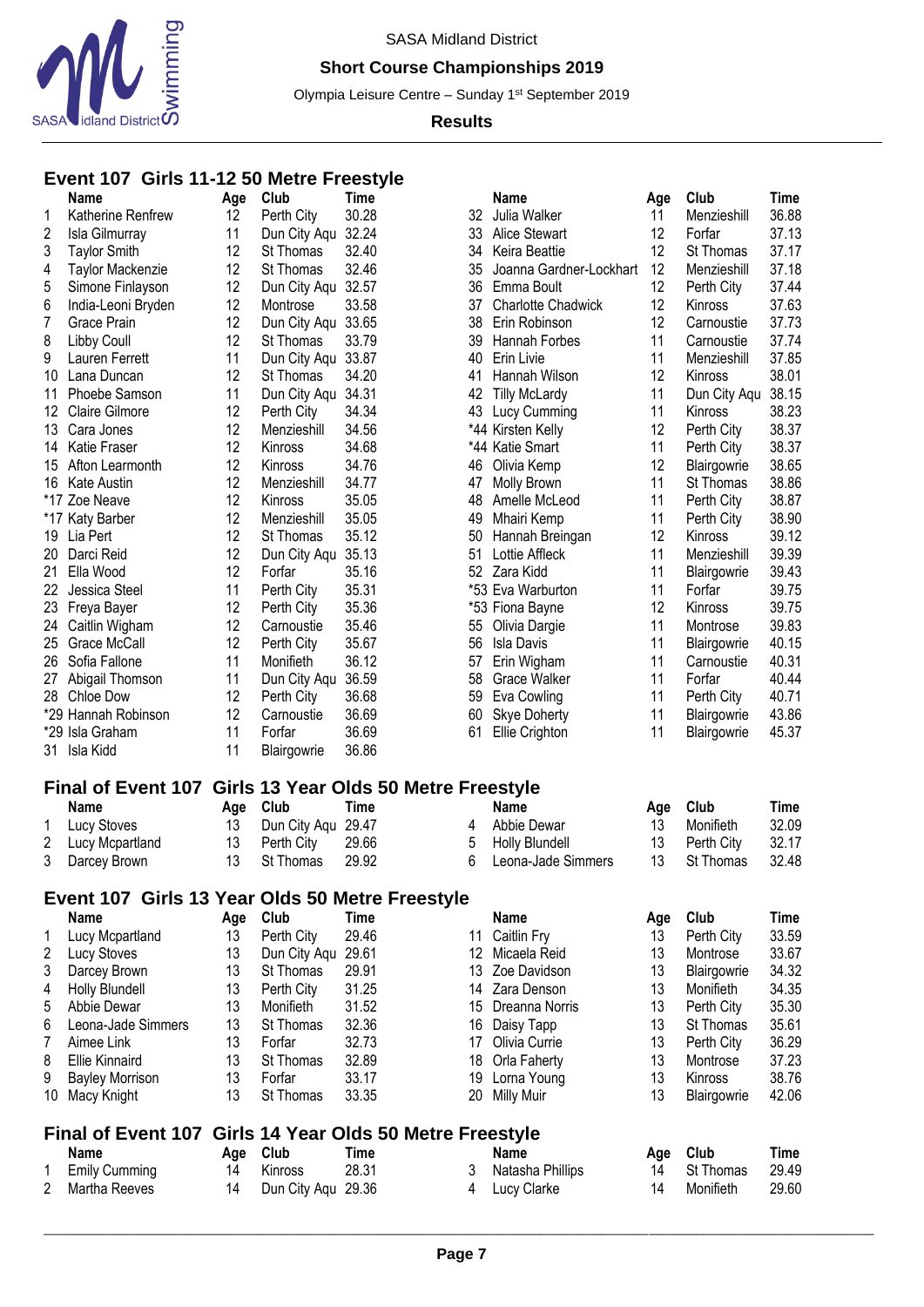

## **Short Course Championships 2019**

Olympia Leisure Centre - Sunday 1<sup>st</sup> September 2019

| 5  | Rose McLean                                        | 14  | Perth City         | 29.97                              | 6               | Fearne Crighton           | 14  | Perth City         | 30.06       |       |
|----|----------------------------------------------------|-----|--------------------|------------------------------------|-----------------|---------------------------|-----|--------------------|-------------|-------|
|    | Event 107 Girls 14 Year Olds 50 Metre Freestyle    |     |                    |                                    |                 |                           |     |                    |             |       |
|    | <b>Name</b>                                        | Age | Club               | <b>Time</b>                        |                 | <b>Name</b>               | Age | Club               | <b>Time</b> |       |
| 1  | <b>Emily Cumming</b>                               | 14  | Kinross            | 28.15                              | 10              | Alana Gruneberg-MacKenzie |     | 14                 | Blairgowrie | 31.74 |
| 2  | Martha Reeves                                      | 14  | Dun City Aqu 29.13 |                                    | 11              | Lucy Fleming              | 14  | Dun City Aqu 32.48 |             |       |
| 3  | Rose McLean                                        | 14  | Perth City         | 29.66                              | 12              | Sophie Johansen           | 14  | Montrose           | 32.52       |       |
| 4  | Lucy Clarke                                        | 14  | Monifieth          | 29.71                              | 13              | Ruby Stevenson            | 14  |                    | 34.09       |       |
|    |                                                    |     |                    | 29.79                              |                 | Maeve Pakravan            |     | Blairgowrie        | 34.66       |       |
| 5  | Fearne Crighton                                    | 14  | Perth City         |                                    | 14              |                           | 14  | Kinross            |             |       |
| 6  | Natasha Phillips                                   | 14  | St Thomas          | 29.86                              | 15              | Rosalind Queen            | 14  | Perth City         | 35.32       |       |
| 7  | Rosie Robertson                                    | 14  | Perth City         | 30.18                              | 16              | Rebecca McLeod            | 14  | Perth City         | 37.79       |       |
| 8  | Abbie Armstrong                                    | 14  | Dun City Aqu 30.66 |                                    | 17              | Edina Johnston            | 14  | Carnoustie         | 38.50       |       |
| 9  | Ruby Methven                                       | 14  | Dun City Aqu 30.74 |                                    |                 |                           |     |                    |             |       |
|    | Final of Event 108 Boys 15-16 50 Metre Backstroke  |     |                    |                                    |                 |                           |     |                    |             |       |
|    | <b>Name</b>                                        | Age | Club               | <b>Time</b>                        |                 | <b>Name</b>               | Age | Club               | <b>Time</b> |       |
| 1  | Jack Muncey                                        | 16  | Perth City         | 27.17                              | 4               | <b>Rory Grant</b>         | 15  | Dun City Aqu 29.49 |             |       |
| 2  | Kerr Lumsden                                       | 16  | St Thomas          | 28.41                              | 5               | Demid Taylor              | 16  | Perth City         | 30.32       |       |
| 3  | <b>Finlay Wallace</b>                              | 16  | St Thomas          | 29.22                              | 6               | Harris Harley             | 15  | St Thomas          | 30.77       |       |
|    | Event 108 Boys 15-16 50 Metre Backstroke           |     |                    |                                    |                 |                           |     |                    |             |       |
|    | <b>Name</b>                                        | Age | Club               | <b>Time</b>                        |                 | <b>Name</b>               | Age | Club               | <b>Time</b> |       |
| 1  | Jack Muncey                                        | 16  | Perth City         | 27.32                              | 13              | Gavin Johansen            | 16  | Montrose           | 32.90       |       |
| 2  | Kerr Lumsden                                       | 16  | St Thomas          | 28.52                              | 14              | Innes Croll               | 15  | Dun City Aqu 32.91 |             |       |
| 3  | Rory Grant                                         | 15  | Dun City Aqu       | 29.67                              | 15              | Ivan Kossko               | 16  | Perth City         | 33.22       |       |
| 4  | <b>Finlay Wallace</b>                              | 16  | St Thomas          | 29.76                              | 16              | Joshua Marchbank          | 16  | Perth City         | 33.37       |       |
| 5  | Demid Taylor                                       | 16  | Perth City         | 30.32                              | 17              | <b>Andrew Venter</b>      | 15  | Perth City         | 34.96       |       |
| 6  | Harris Harley                                      | 15  | St Thomas          | 30.53                              | 18              | Tom Kelly                 | 15  | Blairgowrie        | 36.46       |       |
| 7  | Ethan Brown                                        | 16  | St Thomas          | 30.54                              | 19              | Lewis Davidson            | 15  | St Thomas          | 36.51       |       |
|    |                                                    |     |                    |                                    |                 |                           |     |                    | 38.00       |       |
| 8  | Ryan Duncan                                        | 16  | St Thomas          | 30.88                              | 20              | Innes Kelly               | 15  | Montrose           |             |       |
| 9  | Jonathan Venter                                    | 16  | Perth City         | 31.09                              | 21              | Kayak Mosby               | 15  | Perth City         | 38.15       |       |
| 10 | Murray Pritchard                                   | 15  | Perth City         | 31.23                              | 22              | Innes Robb                | 15  | Blairgowrie        | 40.93       |       |
| 11 | Matthew Spalding                                   | 16  | Menzieshill        | 31.90                              | 23              | Kerr McNally              | 15  | Dun City Aqu 41.11 |             |       |
| 12 | Drew Croll                                         | 15  | Dun City Aqu 32.50 |                                    |                 | Adam Paterson             | 16  | Montrose           | DQ          |       |
|    | <b>Final of Event 108</b>                          |     |                    | Boys 17 & Over 50 Metre Backstroke |                 |                           |     |                    |             |       |
|    | Name                                               | Age | Club               | Time                               |                 | Name                      | Age | Club               | Time        |       |
|    | Stephen Milne                                      | 25  | Perth City         | 25.64                              | 4               | Jack Milne                | 18  | Dun City Aqu 30.80 |             |       |
| 2  | Maxwell Cattermole                                 | 18  | St Thomas          | 29.63                              | 5               | Cameron McMaster          | 17  | Dun City Aqu 30.92 |             |       |
| 3  | <b>Tielo Walters</b>                               | 17  | Dun City Aqu 29.92 |                                    | 6               | <b>Findlay Baillie</b>    | 17  | Dun City Aqu 31.05 |             |       |
|    | Event 108 Boys 17 & Over 50 Metre Backstroke       |     |                    |                                    |                 |                           |     |                    |             |       |
|    | <b>Name</b>                                        | Age | <b>Club</b>        | Time                               |                 | <b>Name</b>               | Age | Club               | <b>Time</b> |       |
|    | Stephen Milne                                      | 25  | Perth City         | 25.85                              |                 | Scott Forsyth             | 18  | Blairgowrie        | 31.51       |       |
| 2  | <b>Tielo Walters</b>                               | 17  | Dun City Aqu       | 28.88                              | 8               | Jay Doherty               | 17  | Blairgowrie        | 32.72       |       |
| 3  | Maxwell Cattermole                                 | 18  | St Thomas          | 29.49                              | 9               | John Burke                | 18  | Menzieshill        | 33.20       |       |
| 4  | Jack Milne                                         | 18  | Dun City Aqu 30.30 |                                    |                 | 10 Duncan Ballantyne      | 17  | Kinross            | 34.39       |       |
|    |                                                    | 17  |                    |                                    |                 | Jordan Young              | 25  | St Thomas          | 34.75       |       |
| 5  | Cameron McMaster                                   |     | Dun City Aqu 30.77 |                                    | 11              |                           |     |                    |             |       |
| 6  | <b>Findlay Baillie</b>                             | 17  | Dun City Aqu 31.20 |                                    | 12 <sup>°</sup> | Pang Kaendaeng            | 17  | Blairgowrie        | 36.97       |       |
|    | Final of Event 109 Girls 15-16 50 Metre Backstroke |     |                    |                                    |                 |                           |     |                    |             |       |
|    | <b>Name</b>                                        | Age | Club               | <b>Time</b>                        |                 | <b>Name</b>               | Age | Club               | <b>Time</b> |       |
|    | <b>Scarlett Ferris</b>                             | 15  | Dun City Aqu 30.32 |                                    | 4               | Morgan Anderson           | 15  | Dun City Aqu 33.03 |             |       |
| 2  | Maria Cabrelli                                     | 16  | Dun City Aqu 31.83 |                                    | 5               | Shona Graham              | 16  | Dun City Aqu 34.50 |             |       |
| 3  | <b>Emily Baxter</b>                                | 16  | Dun City Aqu 32.49 |                                    | 6               | <b>Blythe Brown</b>       | 16  | St Thomas          | 35.56       |       |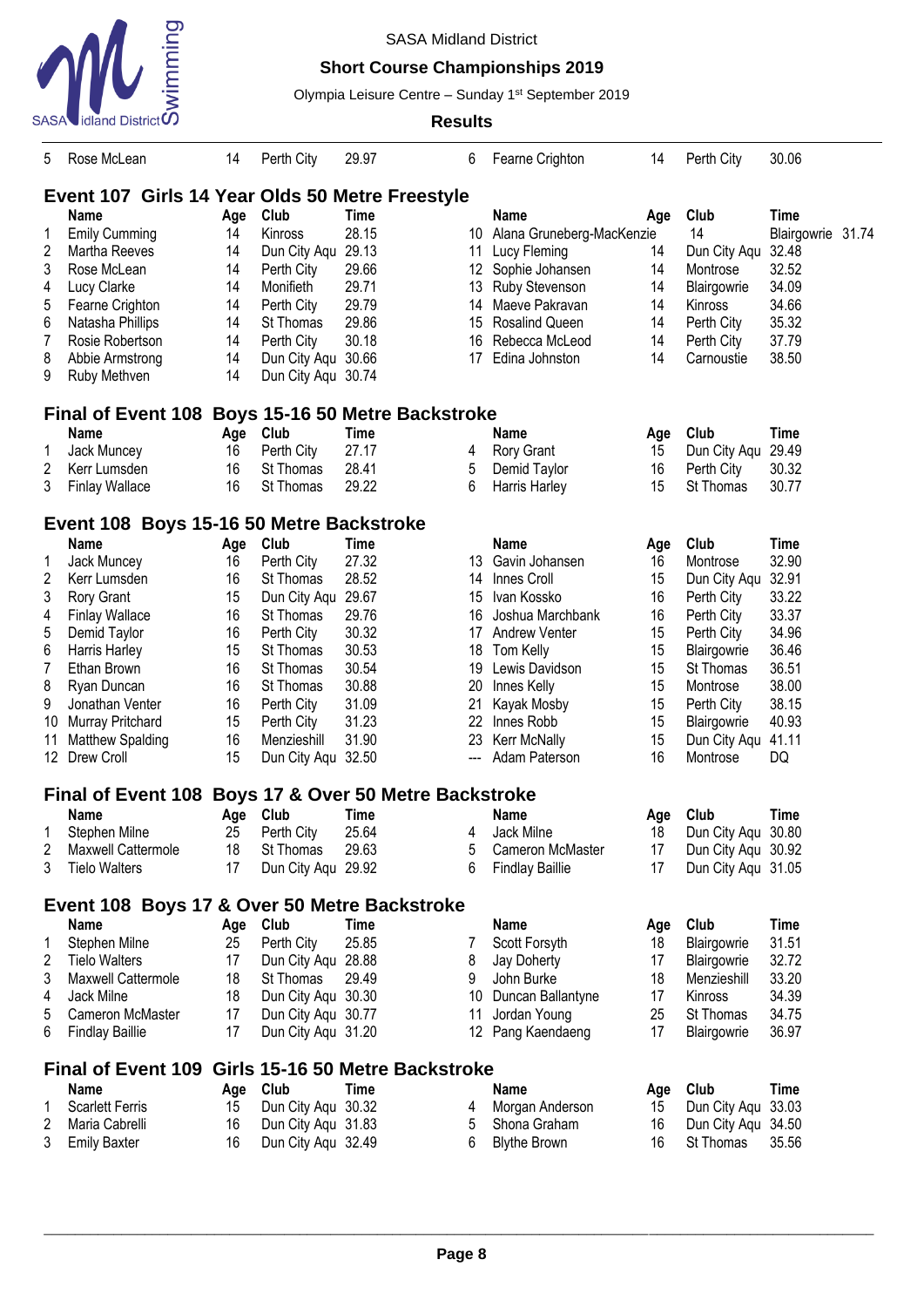

## **Short Course Championships 2019**

Olympia Leisure Centre - Sunday 1<sup>st</sup> September 2019

|                | Event 109 Girls 15-16 50 Metre Backstroke                        |           |                    |             |                 |    |             |                     |     |             |             |
|----------------|------------------------------------------------------------------|-----------|--------------------|-------------|-----------------|----|-------------|---------------------|-----|-------------|-------------|
|                | Name                                                             | Age       | Club               | <b>Time</b> |                 |    | <b>Name</b> |                     | Age | Club        | Time        |
| 1              | <b>Scarlett Ferris</b>                                           | 15        | Dun City Aqu 30.66 |             |                 |    |             | *11 Melissa Lumsden | 16  | Monifieth   | 37.50       |
| 2              | Maria Cabrelli                                                   | 16        | Dun City Aqu 32.07 |             |                 |    |             | *11 Caitlin Downey  | 15  | Blairgowrie | 37.50       |
| 3              | Morgan Anderson                                                  | 15        | Dun City Aqu 32.31 |             |                 | 13 |             | Dianne Kelly        | 15  | Perth City  | 37.90       |
| 4              | <b>Emily Baxter</b>                                              | 16        | Dun City Aqu 32.56 |             |                 | 14 |             | Samantha Morrison   | 15  | Forfar      | 38.17       |
| 5              | <b>Blythe Brown</b>                                              | 16        | St Thomas          | 32.85       |                 | 15 |             | Rebecca Spalding    | 16  | Menzieshill | 38.74       |
| 6              | Shona Graham                                                     | 16        | Dun City Aqu       | 33.84       |                 | 16 |             | <b>Lily Walker</b>  | 16  | Menzieshill | 38.78       |
| 7              | <b>Ellie Parker</b>                                              | 15        | Monifieth          | 34.25       |                 | 17 |             | Olivia Dallas       | 16  | Perth City  | 38.99       |
| 8              | Katherine Bailey                                                 | 15        | Perth City         | 34.71       |                 | 18 |             | Rachel Kennedy      | 15  | Perth City  | 39.80       |
| 9              | Olivia Clarke                                                    | 15        | Dun City Aqu       | 36.57       |                 | 19 |             | Vhairi Jordan       | 15  | Perth City  | 39.82       |
| 10             | Erika Brown                                                      | 15        | Perth City         | 37.06       |                 | 20 |             | Samantha Barlow     | 16  | Menzieshill | 40.97       |
|                | Girls 17 & Over 50 Metre Backstroke<br><b>Final of Event 109</b> |           |                    |             |                 |    |             |                     |     |             |             |
|                | Name                                                             | Age       | Club               | <b>Time</b> |                 |    | <b>Name</b> |                     | Age | Club        | <b>Time</b> |
| 1              | Elle McMillan                                                    | 17        | St Thomas          | 33.28       |                 | 3  |             | Freya Bannerman     | 17  | Perth City  | 36.91       |
| 2              | Anya Wilson                                                      | 17        | Dun City Aqu 34.11 |             |                 |    |             |                     |     |             |             |
|                | Event 109 Girls 17 & Over 50 Metre Backstroke                    |           |                    |             |                 |    |             |                     |     |             |             |
|                |                                                                  |           |                    |             |                 |    |             |                     |     |             |             |
|                | Name<br>Elle McMillan                                            | Age<br>17 | Club<br>St Thomas  | <b>Time</b> |                 | 3  | <b>Name</b> |                     | Age | Club        | <b>Time</b> |
| 1              |                                                                  |           |                    | 33.96       |                 |    |             | Freya Bannerman     | 17  | Perth City  | 37.20       |
| 2              | Anya Wilson                                                      | 17        | Dun City Aqu 34.00 |             |                 |    |             |                     |     |             |             |
|                | Event 110 Mixed 11-14 4 x 50 Metre Freestyle Relay               |           |                    |             |                 |    |             |                     |     |             |             |
|                | Team                                                             |           | <b>Time</b>        | 50          | 100             |    | 150         | 200                 |     |             |             |
| 1              | Dun City Aqu                                                     | Α         | 1:52.92            | 29.88       | 59.10           |    | 1:25.45     | 1:52.92             |     |             |             |
| $\overline{2}$ | Perth City                                                       | Α         | 1:55.88            | 29.82       | 58.16           |    | 1:28.31     | 1:55.88             |     |             |             |
| 3              | Dun City Aqu                                                     | В         | 2:01.03            | 30.95       | 1:02.58 1:30.97 |    |             | 2:01.03             |     |             |             |
| 4              | St Thomas                                                        | A         | 2:02.51            | 28.12       | 1:00.39 1:30.34 |    |             | 2:02.51             |     |             |             |
| 5              | Perth City                                                       | B         | 2:02.72            | 29.48       | 1:00.78 1:32.88 |    |             | 2:02.72             |     |             |             |
| 6              | Monifieth                                                        | A         | 2:08.51            | 32.41       | 1:05.01 1:37.78 |    |             | 2:08.51             |     |             |             |
| $\overline{7}$ | St Thomas                                                        | B         | 2:11.78            | 32.90       | 1:05.72 1:38.96 |    |             | 2:11.78             |     |             |             |
| 8              | Kinross                                                          | А         | 2:12.78            | 34.25       | 1:11.71 1:39.94 |    |             | 2:12.78             |     |             |             |
| 9              | Menzieshill                                                      | А         | 2:13.53            | 34.07       | 1:10.86 1:45.82 |    |             | 2:13.53             |     |             |             |
| 10             | Montrose                                                         | А         | 2:14.30            | 32.43       | 1:06.17 1:39.63 |    |             | 2:14.30             |     |             |             |
| 11             | Kinross                                                          | B         | 2:19.28            | 37.62       | 1:13.03 1:45.71 |    |             | 2:19.28             |     |             |             |
| 12             | Blairgowrie                                                      | A         | 2:38.79            | 38.45       | 1:18.25 2:01.88 |    |             | 2:38.79             |     |             |             |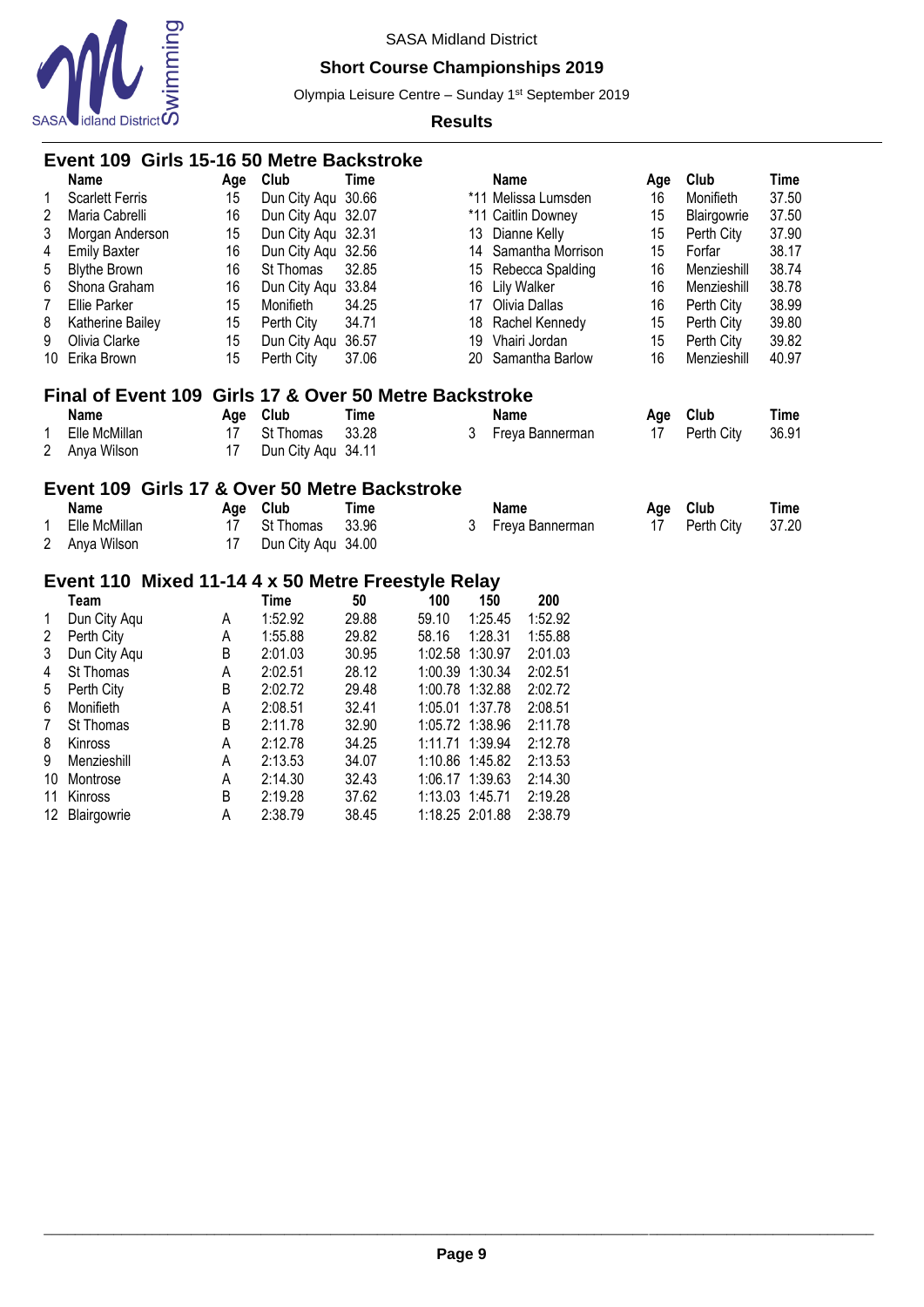

### **Short Course Championships 2019**

Olympia Leisure Centre - Sunday 1<sup>st</sup> September 2019

### **Results**

# **Event 201 Boys 11-12 100 Metre IM**

|       | <b>Name</b>             | Age | Club         | Time    | 50    | 100     |
|-------|-------------------------|-----|--------------|---------|-------|---------|
| 1     | Cain Buchanan           | 12  | Dun City Aqu | 1:15.32 | 35.31 | 1:15.32 |
| 2     | Lewis Brander           | 12  | Monifieth    | 1:19.94 | 37.57 | 1:19.94 |
| 3     | Finn Bannerman          | 12  | Perth City   | 1:21.01 | 39.34 | 1:21.01 |
| *4    | Aidan Duncan            | 12  | Perth City   | 1:24.14 | 39.08 | 1:24.14 |
| *4    | Rory Webster            | 12  | Monifieth    | 1:24.14 | 36.37 | 1:24.14 |
| 6     | Jensen Norris           | 11  | Perth City   | 1:24.85 | 38.45 | 1:24.85 |
| 7     | Finlay Watson           | 12  | St Thomas    | 1:26.51 | 40.56 | 1:26.51 |
| 8     | <b>Thomas Pritchard</b> | 11  | Kinross      | 1:26.57 | 41.55 | 1:26.57 |
| 9     | Duncan Crichton         | 12  | Kinross      | 1:26.76 | 41.22 | 1:26.76 |
| 10    | Alexander McGregor      | 11  | Perth City   | 1:32.25 | 46.16 | 1:32.25 |
| 11    | Kaleb Simpson           | 11  | Montrose     | 1:32.33 | 42.72 | 1:32.33 |
| 12    | Ross Hutchinson         | 11  | Monifieth    | 1:35.35 | 43.11 | 1:35.35 |
| 13    | Euan Webster            | 11  | Monifieth    | 1:42.07 | 45.94 | 1:42.07 |
| $---$ | <b>Travis Gettings</b>  | 11  | St Thomas    | DQ      |       |         |

# **Event 201 Boys 13 Year Olds 100 Metre IM**

|              | <b>Name</b>             | Age | Club           | Time    | 50    | 100     |
|--------------|-------------------------|-----|----------------|---------|-------|---------|
| $\mathbf{1}$ | Cameron Mitchell        | 13  | St Thomas      | 1:09.72 | 33.11 | 1:09.72 |
| 2            | Ben Smallwood           | 13  | Kinross        | 1:12.43 | 33.78 | 1:12.43 |
| 3            | Aaron Gilmurray         | 13  | Dun City Agu   | 1:14.35 | 34.51 | 1:14.35 |
| 4            | Will Shepherd           | 13  | Perth City     | 1:20.74 | 38.25 | 1:20.74 |
| 5            | Rhys Woodside           | 13  | Perth City     | 1:21.10 | 38.64 | 1:21.10 |
| 6            | Ramsay Cook             | 13  | Montrose       | 1:24.19 | 40.04 | 1:24.19 |
| 7            | <b>Stuart Pritchard</b> | 13  | <b>Kinross</b> | 1:26.61 | 39.28 | 1:26.61 |
| 8            | Haydyn Stirling         | 13  | St Thomas      | 1:33.00 |       |         |
| $---$        | <b>Matthew Nicoll</b>   | 13  | Menzieshill    | DQ      |       |         |

## **Event 201 Boys 14 Year Olds 100 Metre IM**

|              | <b>Name</b>              | Aae | Club         | Time    | 50    | 100     |
|--------------|--------------------------|-----|--------------|---------|-------|---------|
| $\mathbf{1}$ | <b>Travis Davey</b>      | 14  | Dun City Agu | 1:05.19 | 30.21 | 1:05.19 |
| 2            | Owen Carroll             | 14  | Perth City   | 1:06.93 | 31.10 | 1:06.93 |
| 3            | Micah Van Blerk          | 14  | Dun City Aqu | 1:08.24 | 31.88 | 1:08.24 |
| 4            | Ewan Muirhead            | 14  | Menzieshill  | 1:11.90 | 33.36 | 1:11.90 |
| 5            | Sam Currie               | 14  | Perth City   | 1:12.10 | 33.08 | 1:12.10 |
| 6            | Nathan Crighton          | 14  | Forfar       | 1:18.24 | 36.26 | 1:18.24 |
| 7            | <b>Ruaraidh Sturgess</b> | 14  | Kinross      | 1:22.12 | 37.44 | 1:22.12 |
| 8            | Rio Bryden               | 14  | Montrose     | 1:23.35 | 39.69 | 1:23.35 |
| 9            | Innes Rankin             | 14  | Kinross      | 1:24.61 | 40.06 | 1:24.61 |

## **Event 201 Boys 15-16 100 Metre IM**

|    | Name                    | Age | Club         | Time    | 50    | 100     |
|----|-------------------------|-----|--------------|---------|-------|---------|
| 1  | Jack Muncey             | 16  | Perth City   | 1:01.83 | 27.86 | 1:01.83 |
| 2  | <b>Finlay Wallace</b>   | 16  | St Thomas    | 1:03.08 | 29.48 | 1:03.08 |
| 3  | Rory Grant              | 15  | Dun City Aqu | 1:04.49 | 29.68 | 1:04.49 |
| 4  | Ryan Duncan             | 16  | St Thomas    | 1:05.13 | 29.77 | 1:05.13 |
| 5  | Jonathan Venter         | 16  | Perth City   | 1:05.61 | 30.16 | 1:05.61 |
| 6  | Ethan Brown             | 16  | St Thomas    | 1:06.10 | 29.93 | 1:06.10 |
| 7  | Demid Taylor            | 16  | Perth City   | 1:06.63 | 30.53 | 1:06.63 |
| 8  | Harris Harley           | 15  | St Thomas    | 1:06.79 | 31.16 | 1:06.79 |
| 9  | Kerr Lumsden            | 16  | St Thomas    | 1:07.31 | 29.99 | 1:07.31 |
| 10 | Caelan Milne            | 15  | Menzieshill  | 1:09.06 | 31.06 | 1:09.06 |
| 11 | Drew Croll              | 15  | Dun City Aqu | 1:09.39 | 32.00 | 1:09.39 |
| 12 | Joshua Marchbank        | 16  | Perth City   | 1:09.83 | 31.87 | 1:09.83 |
| 13 | Gavin Johansen          | 16  | Montrose     | 1:10.67 | 32.97 | 1:10.67 |
| 14 | <b>Matthew Spalding</b> | 16  | Menzieshill  | 1:10.99 | 32.11 | 1:10.99 |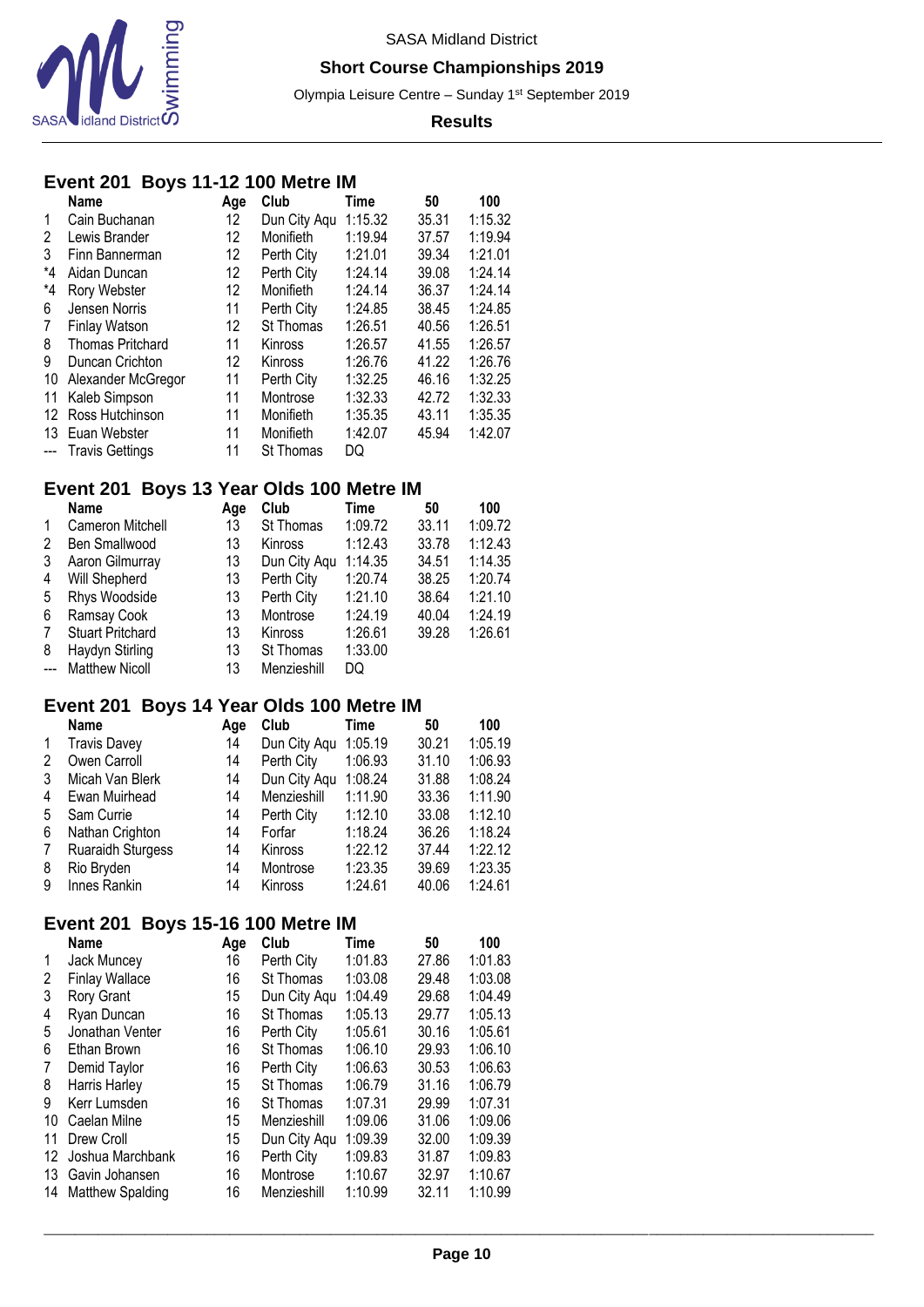

### **Short Course Championships 2019**

Olympia Leisure Centre - Sunday 1<sup>st</sup> September 2019 **Results**

| 15 Ivan Kossko      | 16 | Perth City   | 1:11.65 | 33.73 | 1:11.65 |
|---------------------|----|--------------|---------|-------|---------|
| 16 Innes Croll      | 15 | Dun City Agu | 1:12.51 | 32.77 | 1:12.51 |
| 17 Ben Steel        | 15 | Brechin      | 1:13.42 | 33.89 | 1:13.42 |
| 18 Innes Kelly      | 15 | Montrose     | 1:15.79 | 35.03 | 1:15.79 |
| 19 Adam Paterson    | 16 | Montrose     | 1:17.49 | 36.20 | 1:17.49 |
| 20 Kayak Mosby      | 15 | Perth City   | 1:17.79 | 37.17 | 1:17.79 |
| 21 Lewis Davidson   | 15 | St Thomas    | 1:17.91 | 36.08 | 1:17.91 |
| 22 Murray Pritchard | 15 | Perth City   | 1:18.76 | 33.41 | 1:18.76 |

# **Event 201 Boys 17 & Over 100 Metre IM**

|    | <b>Name</b>            | Age | Club         | Time    | 50    | 100     |
|----|------------------------|-----|--------------|---------|-------|---------|
| 1  | Stephen Milne          | 25  | Perth City   | 56.87   | 25.65 | 56.87   |
| 2  | Maxwell Cattermole     | 18  | St Thomas    | 1:02.21 | 28.54 | 1:02.21 |
| 3  | Tielo Walters          | 17  | Dun City Aqu | 1:03.51 | 29.57 | 1:03.51 |
| 4  | Jack Milne             | 18  | Dun City Aqu | 1:05.23 | 29.97 | 1:05.23 |
| 5  | Cameron McMaster       | 17  | Dun City Aqu | 1:06.49 | 30.83 | 1:06.49 |
| 6  | <b>Findlay Baillie</b> | 17  | Dun City Aqu | 1:07.15 | 31.29 | 1:07.15 |
|    | Jay Doherty            | 17  | Blairgowrie  | 1:07.36 | 31.22 | 1:07.36 |
| 8  | John Burke             | 18  | Menzieshill  | 1:07.68 | 31.88 | 1:07.68 |
| 9  | Scott Forsyth          | 18  | Blairgowrie  | 1:10.69 | 31.68 | 1:10.69 |
| 10 | Jordan Young           | 25  | St Thomas    | 1:12.04 | 34.15 | 1:12.04 |
| 11 | Pang Kaendaeng         | 17  | Blairgowrie  | 1:13.50 | 34.97 | 1:13.50 |
| 12 | Duncan Ballantyne      | 17  | Kinross      | 1:17.37 | 33.88 | 1:17.37 |

## **Final of Event 202 Girls 11-12 50 Metre Backstroke**

| Name                     | Age Club              | Time | <b>Name</b>        | Age Club           | Time   |
|--------------------------|-----------------------|------|--------------------|--------------------|--------|
| <b>Katherine Renfrew</b> | 12 Perth City 35.15   |      | Isla Gilmurray     | Dun City Agu 37.77 |        |
| 2 Simone Finlayson       | 12 Dun City Agu 35.30 |      | 5 Lana Duncan      | 12 St Thomas       | 38.86  |
| 3 Taylor Smith           | 12 St Thomas 37.07    |      | 6 Taylor Mackenzie | 12 St Thomas       | -38.95 |

### **Event 202 Girls 11-12 50 Metre Backstroke**

| Name                | Age                                         | Club                                                                 | Time                    |                                                                      | Name                      | Age                        | Club                       | Time  |
|---------------------|---------------------------------------------|----------------------------------------------------------------------|-------------------------|----------------------------------------------------------------------|---------------------------|----------------------------|----------------------------|-------|
| Simone Finlayson    | 12                                          | Dun City Aqu                                                         | 35.38                   | 27                                                                   | Zoe Neave                 | 12                         | Kinross                    | 42.70 |
| Katherine Renfrew   | 12                                          | Perth City                                                           | 35.62                   | 28                                                                   | <b>Tilly McLardy</b>      | 11                         | Dun City Aqu               | 42.82 |
| Isla Gilmurray      | 11                                          | Dun City Aqu                                                         | 37.59                   | 29                                                                   | <b>Charlotte Chadwick</b> | 12                         | <b>Kinross</b>             | 43.00 |
| <b>Taylor Smith</b> | 12                                          | St Thomas                                                            | 38.39                   | 30                                                                   | Emma Boult                | 12                         | Perth City                 | 43.07 |
| Lana Duncan         | 12                                          | St Thomas                                                            | 38.57                   | 31                                                                   | Katie Smart               | 11                         | Perth City                 | 43.56 |
| Taylor Mackenzie    | 12                                          | St Thomas                                                            | 38.65                   | 32                                                                   | Grace McCall              | 12                         | Perth City                 | 43.64 |
| Lauren Ferrett      | 11                                          | Dun City Aqu                                                         | 38.94                   | 33                                                                   | Isla Kidd                 | 11                         | Blairgowrie                | 43.89 |
| Claire Gilmore      | 12                                          | Perth City                                                           | 39.33                   | 34                                                                   | Abigail Thomson           | 11                         | Dun City Aqu               | 44.12 |
| Libby Coull         | 12                                          | St Thomas                                                            | 39.54                   | 35                                                                   | Olivia Kemp               | 12                         | Blairgowrie                | 44.15 |
| Grace Prain         | 12                                          | Dun City Aqu                                                         | 40.37                   | 36                                                                   | Joanna Gardner-Lockhart   | 12                         | Menzieshill                | 44.54 |
| Jessica Steel       | 11                                          | Perth City                                                           | 40.45                   | 37                                                                   | Kirsten Kelly             |                            | Perth City                 | 44.74 |
| Ella Wood           | 12                                          | Forfar                                                               | 40.48                   | 38                                                                   | Olivia Dargie             | 11                         | Montrose                   | 45.03 |
| Katie Fraser        |                                             | Kinross                                                              | 40.55                   | 39                                                                   | Lucy Cumming              | 11                         | Kinross                    | 45.61 |
| Kate Austin         |                                             | Menzieshill                                                          |                         | 40                                                                   | Alice Stewart             | 12                         | Forfar                     | 45.73 |
| Freya Bayer         |                                             |                                                                      | 40.76                   | 41                                                                   | Mhairi Kemp               | 11                         | Perth City                 | 46.20 |
| Phoebe Samson       |                                             | Dun City Aqu                                                         |                         | 42                                                                   | Hannah Wilson             |                            | Kinross                    | 46.40 |
| Darci Reid          |                                             | Dun City Aqu                                                         | 41.45                   | 43                                                                   | Erin Livie                |                            | Menzieshill                | 46.75 |
|                     |                                             | Carnoustie                                                           | 41.49                   | 44                                                                   | Zara Kidd                 | 11                         | Blairgowrie                | 46.96 |
| India-Leoni Bryden  |                                             | Montrose                                                             |                         | 45                                                                   | <b>Isla Davis</b>         | 11                         | Blairgowrie                | 47.03 |
| Chloe Dow           |                                             | Perth City                                                           |                         | 46                                                                   | Erin Wigham               | 11                         | Carnoustie                 | 47.18 |
| Cara Jones          |                                             | Menzieshill                                                          |                         | 47                                                                   | Hannah Breingan           |                            | Kinross                    | 47.77 |
|                     |                                             | St Thomas                                                            |                         | 48                                                                   | Fiona Bayne               | 12                         | <b>Kinross</b>             | 47.88 |
|                     |                                             |                                                                      |                         | 49                                                                   |                           |                            | Perth City                 | 47.94 |
| Julia Walker        | 11                                          | Menzieshill                                                          |                         | 50                                                                   |                           | 11                         | St Thomas                  | 48.98 |
| Erin Robinson       | 12                                          | Carnoustie                                                           | 42.47                   | 51                                                                   | Amelle McLeod             | 11                         | Perth City                 | 50.24 |
| Hannah Robinson     |                                             | Carnoustie                                                           | 42.59                   | 52                                                                   | Ellie Crighton            | 11                         | Blairgowrie                | 53.26 |
|                     | Caitlin Wigham<br>Lia Pert<br>Keira Beattie | 12<br>12<br>12<br>11<br>12<br>12<br>12<br>12<br>12<br>12<br>12<br>12 | Perth City<br>St Thomas | 40.58<br>40.86<br>41.80<br>41.84<br>42.00<br>42.23<br>42.30<br>42.33 |                           | Eva Cowling<br>Molly Brown | 12<br>12<br>11<br>12<br>11 |       |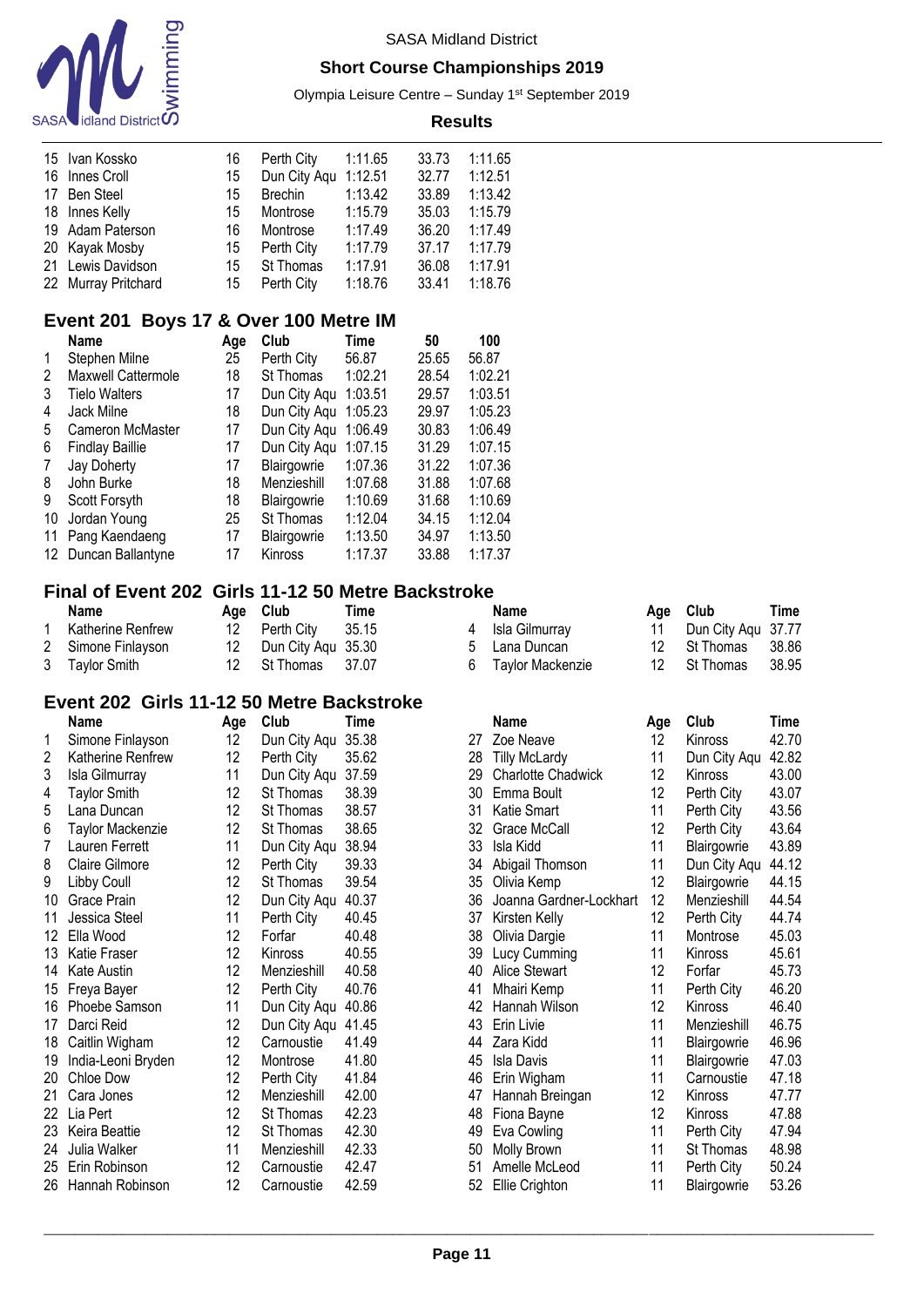

## **Short Course Championships 2019**

Olympia Leisure Centre - Sunday 1<sup>st</sup> September 2019

|                | 53 Skye Doherty                                           | 11  | Blairgowrie  | 53.83             |  |                 |                         |     |                    |             |  |  |  |
|----------------|-----------------------------------------------------------|-----|--------------|-------------------|--|-----------------|-------------------------|-----|--------------------|-------------|--|--|--|
|                | Final of Event 202 Girls 13 Year Olds 50 Metre Backstroke |     |              |                   |  |                 |                         |     |                    |             |  |  |  |
|                | <b>Name</b>                                               | Age | Club         | <b>Time</b>       |  |                 | Name                    | Age | Club               | <b>Time</b> |  |  |  |
| 1              | <b>Lucy Stoves</b>                                        | 13  | Dun City Aqu | 32.75             |  | 4               | <b>Ellie Kinnaird</b>   | 13  | St Thomas          | 36.50       |  |  |  |
| $\overline{2}$ | Lucy Mcpartland                                           | 13  | Perth City   | 34.26             |  | 5               | Darcey Brown            | 13  | St Thomas          | 37.30       |  |  |  |
| 3              | Abbie Dewar                                               | 13  | Monifieth    | 35.98             |  | 6               | <b>Bayley Morrison</b>  | 13  | Forfar             | 38.40       |  |  |  |
|                |                                                           |     |              |                   |  |                 |                         |     |                    |             |  |  |  |
|                | Event 202 Girls 13 Year Olds 50 Metre Backstroke          |     |              |                   |  |                 |                         |     |                    |             |  |  |  |
|                | <b>Name</b>                                               | Age | Club         | <b>Time</b>       |  |                 | <b>Name</b>             | Age | Club               | <b>Time</b> |  |  |  |
| 1              | <b>Lucy Stoves</b>                                        | 13  | Dun City Aqu | 33.07             |  | 10              | Macy Knight             | 13  | St Thomas          | 38.99       |  |  |  |
| 2              | Lucy Mcpartland                                           | 13  | Perth City   | 33.96             |  | 11              | Zoe Davidson            | 13  | Blairgowrie        | 40.20       |  |  |  |
| 3              | Darcey Brown                                              | 13  | St Thomas    | 35.31             |  | 12              | Dreanna Norris          | 13  | Perth City         | 41.55       |  |  |  |
| 4              | Abbie Dewar                                               | 13  | Monifieth    | 36.18             |  | 13              | Micaela Reid            | 13  | Montrose           | 42.08       |  |  |  |
| 5              | <b>Ellie Kinnaird</b>                                     | 13  | St Thomas    | 36.73             |  | 14              | Orla Faherty            | 13  | Montrose           | 43.31       |  |  |  |
| 6              | <b>Bayley Morrison</b>                                    | 13  | Forfar       | 38.06             |  | 15              | Lorna Young             | 13  | Kinross            | 44.72       |  |  |  |
| 7              | Zara Denson                                               | 13  | Monifieth    | 38.32             |  | 16              | Olivia Currie           | 13  | Perth City         | 47.51       |  |  |  |
| 8              | <b>Holly Blundell</b>                                     | 13  | Perth City   | 38.37             |  | 17              | <b>Milly Muir</b>       | 13  | Blairgowrie        | 49.11       |  |  |  |
| 9              | Leona-Jade Simmers                                        | 13  | St Thomas    | 38.92             |  |                 |                         |     |                    |             |  |  |  |
|                |                                                           |     |              |                   |  |                 |                         |     |                    |             |  |  |  |
|                | Final of Event 202 Girls 14 Year Olds 50 Metre Backstroke |     |              |                   |  |                 |                         |     |                    |             |  |  |  |
|                | Name                                                      | Age | Club         | <b>Time</b>       |  |                 | Name                    | Age | Club               | <b>Time</b> |  |  |  |
| 1              | Martha Reeves                                             | 14  | Dun City Aqu | 32.01             |  | 4               | Fearne Crighton         | 14  | Perth City         | 33.70       |  |  |  |
| 2              | <b>Emily Cumming</b>                                      | 14  | Kinross      | 32.53             |  | 5               | Natasha Phillips        | 14  | St Thomas          | 33.84       |  |  |  |
| 3              | Rose McLean                                               | 14  | Perth City   | 32.87             |  | 6               | Rosie Robertson         | 14  | Perth City         | 34.32       |  |  |  |
|                | Event 202 Girls 14 Year Olds 50 Metre Backstroke          |     |              |                   |  |                 |                         |     |                    |             |  |  |  |
|                | <b>Name</b>                                               | Age | Club         | Time              |  |                 | <b>Name</b>             | Age | Club               | <b>Time</b> |  |  |  |
| 1              | Martha Reeves                                             | 14  | Dun City Aqu | 31.80             |  |                 | 10 Lucy Fleming         | 14  | Dun City Aqu       | 37.98       |  |  |  |
| 2              | <b>Emily Cumming</b>                                      | 14  | Kinross      | 32.08             |  | 11              | Sophie Johansen         | 14  | Montrose           | 39.60       |  |  |  |
| 3              | Fearne Crighton                                           | 14  | Perth City   | 32.93             |  | 12 <sup>°</sup> | Maeve Pakravan          | 14  | Kinross            | 39.96       |  |  |  |
| 4              | Rose McLean                                               | 14  | Perth City   | 33.01             |  | 13              | Ruby Stevenson          | 14  | Blairgowrie        | 40.96       |  |  |  |
| 5              | Rosie Robertson                                           | 14  | Perth City   | 33.18             |  | 14              | <b>Rosalind Queen</b>   | 14  | Perth City         | 42.20       |  |  |  |
| 6              | Natasha Phillips                                          | 14  | St Thomas    | 33.38             |  | 15              | Rebecca McLeod          | 14  | Perth City         | 44.49       |  |  |  |
| 7              | Abbie Armstrong                                           | 14  | Dun City Aqu | 34.02             |  | 16              | Edina Johnston          | 14  | Carnoustie         | 44.90       |  |  |  |
| 8              | Ruby Methven                                              | 14  | Dun City Aqu | 35.07             |  | ---             | Lucy Clarke             | 14  | Monifieth          | DQ          |  |  |  |
| 9              | Alana Gruneberg-MacKenzie                                 |     | 14           | Blairgowrie 37.80 |  |                 |                         |     |                    |             |  |  |  |
|                |                                                           |     |              |                   |  |                 |                         |     |                    |             |  |  |  |
|                | Final of Event 203 Boys 11-12 50 Metre Backstroke         |     |              |                   |  |                 |                         |     |                    |             |  |  |  |
|                | <b>Name</b>                                               | Age | Club         | <b>Time</b>       |  |                 | <b>Name</b>             | Age | Club               | <b>Time</b> |  |  |  |
| 1              | Rory Webster                                              | 12  | Monifieth    | 35.86             |  | 4               | Jensen Norris           | 11  | Perth City         | 37.52       |  |  |  |
| 2              | Cain Buchanan                                             | 12  | Dun City Aqu | 35.92             |  | 5               | Aidan Duncan            | 12  | Perth City         | 38.01       |  |  |  |
| 3              | Lewis Brander                                             | 12  | Monifieth    | 36.52             |  | 6               | <b>Travis Gettings</b>  | 11  | St Thomas          | 41.03       |  |  |  |
|                |                                                           |     |              |                   |  |                 |                         |     |                    |             |  |  |  |
|                | Event 203 Boys 11-12 50 Metre Backstroke                  |     |              |                   |  |                 |                         |     |                    |             |  |  |  |
|                | Name                                                      | Age | Club         | <b>Time</b>       |  |                 | <b>Name</b>             | Age | Club               | <b>Time</b> |  |  |  |
| 1              | Rory Webster                                              | 12  | Monifieth    | 36.19             |  |                 | 12 Ross Hutchinson      | 11  | Monifieth          | 42.34       |  |  |  |
| 2              | Lewis Brander                                             | 12  | Monifieth    | 36.26             |  | 13              | Christopher Mocci       | 11  | Menzieshill        | 43.13       |  |  |  |
| 3              | Cain Buchanan                                             | 12  | Dun City Aqu | 36.93             |  | 14              | <b>Thomas Pritchard</b> | 11  | Kinross            | 43.15       |  |  |  |
| 4              | Jensen Norris                                             | 11  | Perth City   | 38.01             |  | 15              | Hamish Queen            | 12  | Perth City         | 43.28       |  |  |  |
| 5              | Aidan Duncan                                              | 12  | Perth City   | 38.05             |  | 16              | Kyle Steel              | 12  | <b>Brechin</b>     | 43.59       |  |  |  |
| 6              | <b>Travis Gettings</b>                                    | 11  | St Thomas    | 38.74             |  | 17              | <b>Charlie Auld</b>     | 11  | Perth City         | 43.71       |  |  |  |
| 7              | Finn Bannerman                                            | 12  | Perth City   | 39.55             |  | 18              | Johnny Martin           | 11  | Kinross            | 45.27       |  |  |  |
| 8              | Duncan Crichton                                           | 12  | Kinross      | 39.68             |  | 19              | <b>Glen Downey</b>      | 11  | Blairgowrie        | 45.28       |  |  |  |
| 9              | <b>Aulay Norval</b>                                       | 12  | St Thomas    | 39.89             |  | 20              | lain Jordan             | 12  | Perth City         | 45.49       |  |  |  |
| 10             | Finlay Watson                                             | 12  | St Thomas    | 39.95             |  | 21              | Cameron Duncan          | 11  | Carnoustie         | 45.92       |  |  |  |
| 11             | Alexander McGregor                                        | 11  | Perth City   | 41.15             |  |                 | 22 Ruaridh Findlay      | 11  | Dun City Aqu 45.98 |             |  |  |  |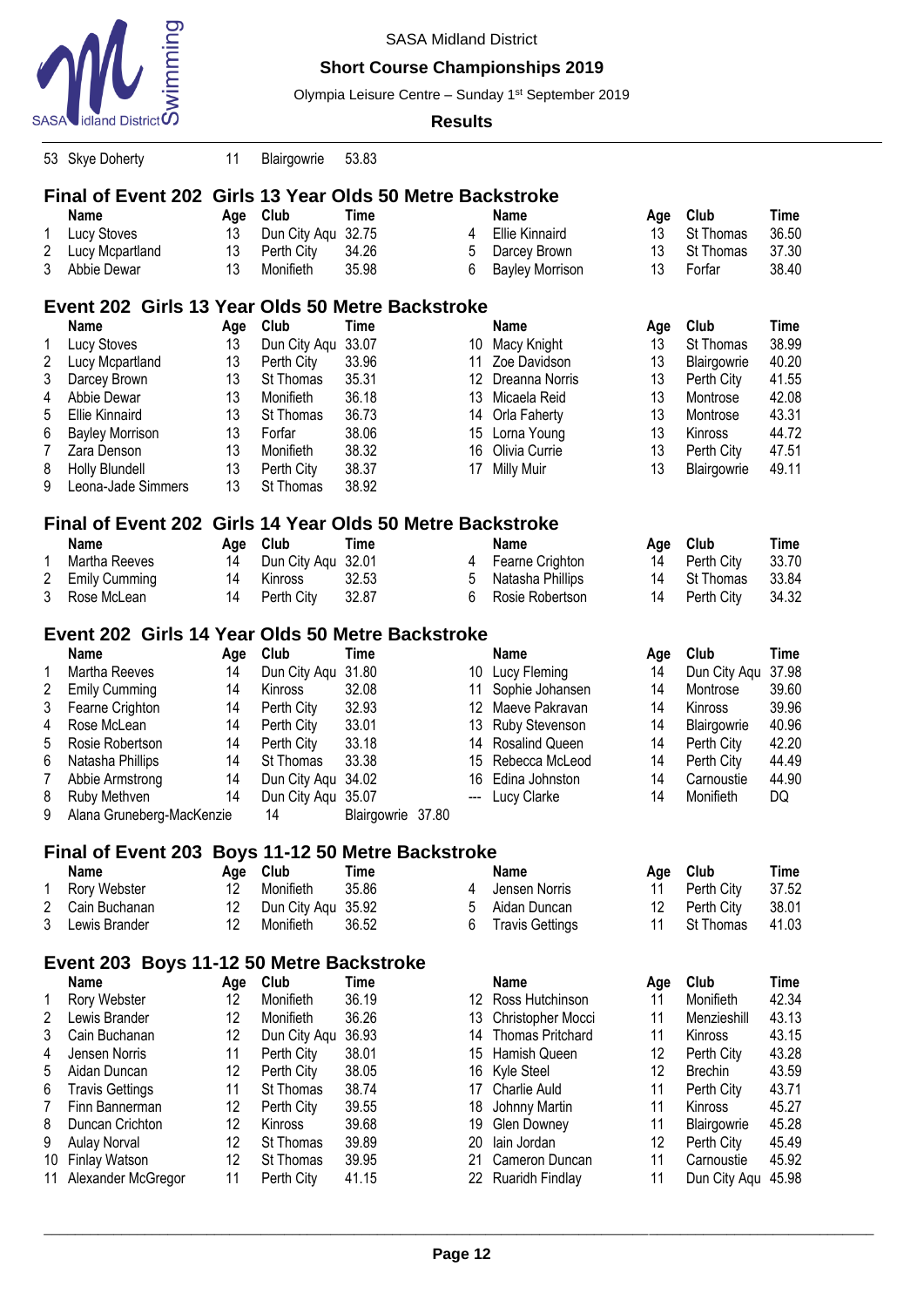

## **Short Course Championships 2019**

Olympia Leisure Centre - Sunday 1<sup>st</sup> September 2019

#### **Results**

|                | 23 Finlay Ridler                                         | 12  | Perth City         | 46.93                                        |                | 26 Euan Webster          | 11  | Monifieth    | 47.24       |  |  |  |  |  |
|----------------|----------------------------------------------------------|-----|--------------------|----------------------------------------------|----------------|--------------------------|-----|--------------|-------------|--|--|--|--|--|
| 24             | Kaleb Simpson                                            | 11  | Montrose           | 46.99                                        | 27             | Marcus Macneill          | 12  | Perth City   | 48.54       |  |  |  |  |  |
| 25             | Dylan Wilson                                             | 11  | Perth City         | 47.08                                        | 28             | Kirk Robb                | 12  | Blairgowrie  | 55.49       |  |  |  |  |  |
|                |                                                          |     |                    |                                              |                |                          |     |              |             |  |  |  |  |  |
|                | Final of Event 203 Boys 13 Year Olds 50 Metre Backstroke |     |                    |                                              |                |                          |     |              |             |  |  |  |  |  |
|                | <b>Name</b>                                              | Age | Club               | <b>Time</b>                                  |                | <b>Name</b>              | Age | Club         | <b>Time</b> |  |  |  |  |  |
| 1              | Aaron Gilmurray                                          | 13  | Dun City Aqu       | 32.08                                        | 4              | Rhys Woodside            | 13  | Perth City   | 37.61       |  |  |  |  |  |
| $\overline{c}$ | Ben Smallwood                                            | 13  | Kinross            | 34.50                                        | 5              | <b>Stuart Pritchard</b>  | 13  | Kinross      | 37.68       |  |  |  |  |  |
| 3              | Will Shepherd                                            | 13  | Perth City         | 37.42                                        | 6              | Ramsay Cook              | 13  | Montrose     | 41.19       |  |  |  |  |  |
|                | Event 203 Boys 13 Year Olds 50 Metre Backstroke          |     |                    |                                              |                |                          |     |              |             |  |  |  |  |  |
|                | <b>Name</b>                                              | Age | Club               | <b>Time</b>                                  |                | Name                     | Age | Club         | <b>Time</b> |  |  |  |  |  |
| 1              | Aaron Gilmurray                                          | 13  | Dun City Aqu       | 31.93                                        | 5              | Will Shepherd            | 13  | Perth City   | 40.13       |  |  |  |  |  |
| $\overline{c}$ | Ben Smallwood                                            | 13  | Kinross            | 34.31                                        | 6              | Ramsay Cook              | 13  | Montrose     | 41.01       |  |  |  |  |  |
| 3              | Rhys Woodside                                            | 13  | Perth City         | 37.01                                        | $\overline{7}$ | <b>Matthew Nicoll</b>    | 13  | Menzieshill  | 41.06       |  |  |  |  |  |
| 4              | <b>Stuart Pritchard</b>                                  | 13  | Kinross            | 37.80                                        | 8              | Haydyn Stirling          | 13  | St Thomas    | 43.65       |  |  |  |  |  |
|                |                                                          |     |                    |                                              |                |                          |     |              |             |  |  |  |  |  |
|                | <b>Final of Event 203</b>                                |     |                    | <b>Boys 14 Year Olds 50 Metre Backstroke</b> |                |                          |     |              |             |  |  |  |  |  |
|                | Name                                                     | Age | Club               | <b>Time</b>                                  |                | <b>Name</b>              | Age | Club         | <b>Time</b> |  |  |  |  |  |
| 1              | <b>Travis Davey</b>                                      | 14  | Dun City Aqu 29.45 |                                              | 4              | Sam Currie               | 14  | Perth City   | 32.85       |  |  |  |  |  |
| 2              | Owen Carroll                                             | 14  | Perth City         | 31.03                                        | 5              | Ewan Muirhead            | 14  | Menzieshill  | 33.38       |  |  |  |  |  |
| 3              | Micah Van Blerk                                          | 14  | Dun City Aqu 31.59 |                                              | 6              | Benji Alexander          | 14  | Kinross      | 37.52       |  |  |  |  |  |
|                |                                                          |     |                    |                                              |                |                          |     |              |             |  |  |  |  |  |
|                | Event 203 Boys 14 Year Olds 50 Metre Backstroke          |     |                    |                                              |                |                          |     |              |             |  |  |  |  |  |
|                | Name                                                     | Age | Club               | <b>Time</b>                                  |                | <b>Name</b>              | Age | Club         | <b>Time</b> |  |  |  |  |  |
| 1              | <b>Travis Davey</b>                                      | 14  | Dun City Aqu 29.90 |                                              | 6              | Nathan Crighton          | 14  | Forfar       | 36.95       |  |  |  |  |  |
| 2              | Owen Carroll                                             | 14  | Perth City         | 30.27                                        | 7              | Benji Alexander          | 14  | Kinross      | 37.30       |  |  |  |  |  |
| 3              | Micah Van Blerk                                          | 14  | Dun City Aqu 32.11 |                                              | 8              | Calum Brown              | 14  | St Thomas    | 40.18       |  |  |  |  |  |
| 4              | Ewan Muirhead                                            | 14  | Menzieshill        | 33.63                                        | 9              | <b>Ruaraidh Sturgess</b> | 14  | Kinross      | 40.52       |  |  |  |  |  |
| 5              | Sam Currie                                               | 14  | Perth City         | 33.93                                        | 10             | Rio Bryden               | 14  | Montrose     | 40.56       |  |  |  |  |  |
|                | Final of Event 204 Girls 15-16 50 Metre Butterfly        |     |                    |                                              |                |                          |     |              |             |  |  |  |  |  |
|                | Name                                                     | Age | Club               | <b>Time</b>                                  |                | <b>Name</b>              | Age | Club         | <b>Time</b> |  |  |  |  |  |
| 1              | <b>Scarlett Ferris</b>                                   | 15  | Dun City Aqu 29.99 |                                              | 4              | <b>Blythe Brown</b>      | 16  | St Thomas    | 31.89       |  |  |  |  |  |
| 2              | Katherine Bailey                                         | 15  | Perth City         | 30.48                                        | 5              | Emma Mcpartland          | 16  | Perth City   | 31.97       |  |  |  |  |  |
| 3              | <b>Emily Baxter</b>                                      | 16  | Dun City Aqu 31.82 |                                              | 6              | <b>Ellie Parker</b>      | 15  | Monifieth    | 32.78       |  |  |  |  |  |
|                |                                                          |     |                    |                                              |                |                          |     |              |             |  |  |  |  |  |
|                | Event 204 Girls 15-16 50 Metre Butterfly                 |     |                    |                                              |                |                          |     |              |             |  |  |  |  |  |
|                | Name                                                     | Age | Club               | Time                                         |                | <b>Name</b>              | Age | Club         | <b>Time</b> |  |  |  |  |  |
|                | <b>Scarlett Ferris</b>                                   | 15  | Dun City Aqu       | 30.22                                        | 12             | Melissa Lumsden          | 16  | Monifieth    | 36.43       |  |  |  |  |  |
| 2              | Katherine Bailey                                         | 15  | Perth City         | 30.36                                        | 13             | Olivia Dallas            | 16  | Perth City   | 37.08       |  |  |  |  |  |
| 3              | <b>Blythe Brown</b>                                      | 16  | St Thomas          | 31.35                                        | 14             | Samantha Morrison        | 15  | Forfar       | 37.28       |  |  |  |  |  |
| 4              | <b>Emily Baxter</b>                                      | 16  | Dun City Aqu       | 31.54                                        |                | 15 Rebecca Spalding      | 16  | Menzieshill  | 37.35       |  |  |  |  |  |
| *5             | Emma Mcpartland                                          | 16  | Perth City         | 31.68                                        | 16             | Dianne Kelly             | 15  | Perth City   | 38.17       |  |  |  |  |  |
| *5             | <b>Ellie Parker</b>                                      | 15  | Monifieth          | 31.68                                        | 17             | Caitlin Downey           | 15  | Blairgowrie  | 38.36       |  |  |  |  |  |
| 7              | Maria Cabrelli                                           | 16  | Dun City Aqu 31.75 |                                              | 18             | <b>Lily Walker</b>       | 16  | Menzieshill  | 38.97       |  |  |  |  |  |
| 8              | Shona Graham                                             | 16  | Dun City Aqu 32.09 |                                              | 19             | Rachel Allan             | 15  | Forfar       | 40.25       |  |  |  |  |  |
| 9              | Morgan Anderson                                          | 15  | Dun City Aqu 32.16 |                                              | 20             | Samantha Barlow          | 16  | Menzieshill  | 42.01       |  |  |  |  |  |
| 10             | Erika Brown                                              | 15  | Perth City         | 35.60                                        | 21             | Rachel Kennedy           | 15  | Perth City   | 42.24       |  |  |  |  |  |
| 11             | Vhairi Jordan                                            | 15  | Perth City         | 36.22                                        |                |                          |     |              |             |  |  |  |  |  |
|                | Final of Event 204 Girls 17 & Over 50 Metre Butterfly    |     |                    |                                              |                |                          |     |              |             |  |  |  |  |  |
|                | <b>Name</b>                                              | Age | Club               | Time                                         |                | Name                     | Age | Club         | <b>Time</b> |  |  |  |  |  |
| 1              | Freya Bannerman                                          | 17  | Perth City         | 31.85                                        | 3              | Anya Wilson              | 17  | Dun City Aqu | 32.89       |  |  |  |  |  |
| 2              | Elle McMillan                                            | 17  | St Thomas          | 32.85                                        | 4              | Kari Robertson           | 18  | Forfar       | 36.32       |  |  |  |  |  |

# **Event 204 Girls 17 & Over 50 Metre Butterfly**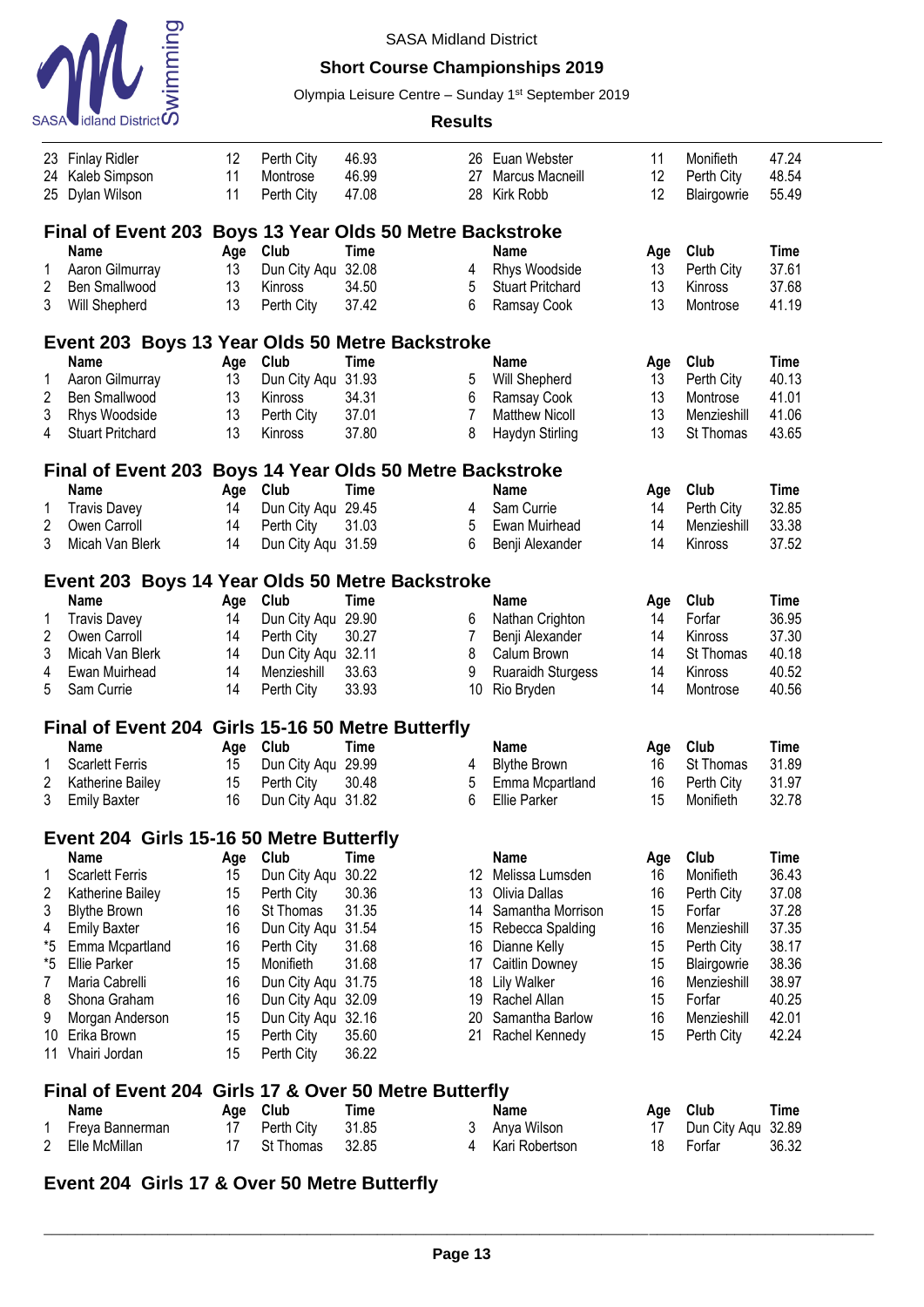

## **Short Course Championships 2019**

Olympia Leisure Centre - Sunday 1<sup>st</sup> September 2019

|                         | Name                                                 | Age               | Club               | Time        |    | <b>Name</b>            | Age | Club               | Time        |  |  |  |  |
|-------------------------|------------------------------------------------------|-------------------|--------------------|-------------|----|------------------------|-----|--------------------|-------------|--|--|--|--|
| 1                       | Freya Bannerman                                      | 17                | Perth City         | 32.79       | 3  | Elle McMillan          | 17  | St Thomas          | 33.79       |  |  |  |  |
| 2                       | Anya Wilson                                          | 17                | Dun City Aqu 33.50 |             | 4  | Kari Robertson         | 18  | Forfar             | 38.43       |  |  |  |  |
|                         |                                                      |                   |                    |             |    |                        |     |                    |             |  |  |  |  |
|                         | Final of Event 205 Boys 15-16 50 Metre Butterfly     |                   |                    |             |    |                        |     |                    |             |  |  |  |  |
|                         | <b>Name</b>                                          | Age               | Club               | Time        |    | Name                   | Age | Club               | <b>Time</b> |  |  |  |  |
| 1                       | Jack Muncey                                          | 16                | Perth City         | 26.83       | 4  | Harris Harley          | 15  | St Thomas          | 28.34       |  |  |  |  |
| $\overline{c}$          | Demid Taylor                                         | 16                | Perth City         | 27.75       | 5  | Ryan Duncan            | 16  | St Thomas          | 28.75       |  |  |  |  |
| 3                       | Ethan Brown                                          | 16                | St Thomas          | 28.02       | 6  | Kerr Lumsden           | 16  | St Thomas          | 28.90       |  |  |  |  |
|                         | Event 205 Boys 15-16 50 Metre Butterfly              |                   |                    |             |    |                        |     |                    |             |  |  |  |  |
|                         | <b>Name</b>                                          | Age               | Club               | Time        |    | <b>Name</b>            | Age | Club               | <b>Time</b> |  |  |  |  |
| 1                       | Jack Muncey                                          | 16                | Perth City         | 27.64       |    | 15 Matthew Spalding    | 16  | Menzieshill        | 31.30       |  |  |  |  |
| $\overline{2}$          | Demid Taylor                                         | 16                | Perth City         | 27.86       | 16 | Joshua Marchbank       | 16  | Perth City         | 31.50       |  |  |  |  |
| 3                       | Harris Harley                                        | 15                | St Thomas          | 28.32       | 17 | Drew Croll             | 15  | Dun City Aqu 31.78 |             |  |  |  |  |
| 4                       | Ethan Brown                                          | 16                | St Thomas          | 28.41       | 18 | Ivan Kossko            | 16  | Perth City         | 31.89       |  |  |  |  |
| 5                       | Ryan Duncan                                          | 16                | St Thomas          | 28.56       | 19 | Kayak Mosby            | 15  | Perth City         | 32.33       |  |  |  |  |
| 6                       | Kerr Lumsden                                         | 16                | St Thomas          | 28.60       | 20 | Innes Croll            | 15  | Dun City Aqu 32.37 |             |  |  |  |  |
| $\overline{7}$          | Jonathan Venter                                      | 16                | Perth City         | 28.69       | 21 | Innes Kelly            | 15  | Montrose           | 32.79       |  |  |  |  |
| 8                       | <b>Finlay Wallace</b>                                | 16                | St Thomas          | 28.87       | 22 | <b>Andrew Venter</b>   | 15  | Perth City         | 33.34       |  |  |  |  |
| 9                       | <b>Rory Grant</b>                                    | 15                | Dun City Aqu       | 28.94       | 23 | <b>Ben Steel</b>       | 15  | <b>Brechin</b>     | 33.63       |  |  |  |  |
| 10                      | <b>Murray Pritchard</b>                              | 15                | Perth City         | 29.10       |    | 24 Adam Paterson       | 16  | Montrose           | 34.25       |  |  |  |  |
| 11                      | Euan Cromar                                          | 16                | Forfar             | 29.84       | 25 | Tom Kelly              | 15  | Blairgowrie        | 34.65       |  |  |  |  |
| 12                      | Caelan Milne                                         | 15                | Menzieshill        | 30.53       | 26 | James Peaty            | 16  | Perth City         | 35.26       |  |  |  |  |
| 13                      | Struan Bennet                                        | 15                | Kinross            | 30.54       | 27 | Lewis Davidson         | 15  | St Thomas          | 35.92       |  |  |  |  |
|                         | 14 Gavin Johansen                                    | 16                | Montrose           | 30.93       | 28 | Innes Robb             | 15  | Blairgowrie        | 37.32       |  |  |  |  |
|                         | Final of Event 205 Boys 17 & Over 50 Metre Butterfly |                   |                    |             |    |                        |     |                    |             |  |  |  |  |
|                         | <b>Name</b>                                          | Age               | Club               | Time        |    | <b>Name</b>            | Age | Club               | <b>Time</b> |  |  |  |  |
| 1                       | Stephen Milne                                        | 25                | Perth City         | 25.08       | 4  | Jack Milne             | 18  | Dun City Aqu 28.42 |             |  |  |  |  |
| $\overline{2}$          | Ewan Simpson                                         | 24                | Kinross            | 26.61       | 5  | <b>Tielo Walters</b>   | 17  | Dun City Aqu 28.89 |             |  |  |  |  |
| 3                       | <b>Maxwell Cattermole</b>                            | 18                | St Thomas          | 27.09       | 6  | James Black            | 38  | Carnoustie         | 29.11       |  |  |  |  |
|                         |                                                      |                   |                    |             |    |                        |     |                    |             |  |  |  |  |
|                         | Event 205 Boys 17 & Over 50 Metre Butterfly          |                   |                    |             |    |                        |     |                    |             |  |  |  |  |
|                         | <b>Name</b>                                          | Age               | Club               | Time        |    | <b>Name</b>            | Age | Club               | Time        |  |  |  |  |
| 1                       | Stephen Milne                                        | 25                | Perth City         | 25.34       | 8  | <b>Findlay Baillie</b> | 17  | Dun City Aqu 29.46 |             |  |  |  |  |
| $\overline{\mathbf{c}}$ | Ewan Simpson                                         | 24                | Kinross            | 26.67       | 9  | John Burke             | 18  | Menzieshill        | 29.87       |  |  |  |  |
| 3                       | Maxwell Cattermole                                   | 18                | St Thomas          | 26.74       |    | 10 Scott Forsyth       | 18  | Blairgowrie        | 29.97       |  |  |  |  |
| 4                       | <b>Tielo Walters</b>                                 | 17                | Dun City Aqu 28.29 |             |    | 11 Cameron McMaster    | 17  | Dun City Aqu 30.09 |             |  |  |  |  |
| 5                       | Jack Milne                                           | 18                | Dun City Aqu 28.50 |             | 12 | Jordan Young           | 25  | St Thomas          | 32.45       |  |  |  |  |
| 6                       | James Black                                          | 38                | Carnoustie         | 28.87       | 13 | Duncan Ballantyne      | 17  | Kinross            | 32.60       |  |  |  |  |
| 7                       | Jay Doherty                                          | 17                | Blairgowrie        | 29.15       |    | 14 Pang Kaendaeng      | 17  | Blairgowrie        | 33.52       |  |  |  |  |
|                         | Final of Event 206 Girls 11-12 50 Metre Breaststroke |                   |                    |             |    |                        |     |                    |             |  |  |  |  |
|                         | <b>Name</b>                                          | Age               | Club               | <b>Time</b> |    | <b>Name</b>            | Age | Club               | Time        |  |  |  |  |
| 1                       | <b>Taylor Smith</b>                                  | $12 \overline{ }$ | St Thomas          | 40.51       | 4  | Grace Prain            | 12  | Dun City Aqu       | 41.57       |  |  |  |  |
| $\overline{2}$          | Lana Duncan                                          | $12 \overline{ }$ | St Thomas          | 41.06       | 5  | Ella Wood              | 12  | Forfar             | 43.66       |  |  |  |  |
| 3                       | Simone Finlayson                                     | 12                | Dun City Aqu 41.41 |             | 6  | Isla Gilmurray         | 11  | Dun City Aqu 44.86 |             |  |  |  |  |
|                         |                                                      |                   |                    |             |    |                        |     |                    |             |  |  |  |  |
|                         | Event 206 Girls 11-12 50 Metre Breaststroke          |                   |                    |             |    |                        |     |                    |             |  |  |  |  |
|                         | <b>Name</b>                                          | Age               | Club               | <b>Time</b> |    | Name                   | Age | Club               | <b>Time</b> |  |  |  |  |
| 1                       | <b>Taylor Smith</b>                                  | 12                | St Thomas          | 40.66       | 7  | Hannah Robinson        | 12  | Carnoustie         | 43.95       |  |  |  |  |
| 2                       | Lana Duncan                                          | 12                | St Thomas          | 41.20       | 8  | Freya Bayer            | 12  | Perth City         | 44.17       |  |  |  |  |
| 3                       | Simone Finlayson                                     | 12                | Dun City Aqu 42.04 |             | 9  | Caitlin Wigham         | 12  | Carnoustie         | 44.24       |  |  |  |  |
| 4                       | Grace Prain                                          | 12                | Dun City Aqu 42.36 |             | 10 | Chloe Dow              | 12  | Perth City         | 44.50       |  |  |  |  |
| 5                       | Isla Gilmurray                                       | 11                | Dun City Aqu 43.48 |             | 11 | Phoebe Samson          | 11  | Dun City Aqu 44.72 |             |  |  |  |  |
| 6                       | Ella Wood                                            | 12                | Forfar             | 43.74       |    | 12 Katherine Renfrew   | 12  | Perth City         | 45.00       |  |  |  |  |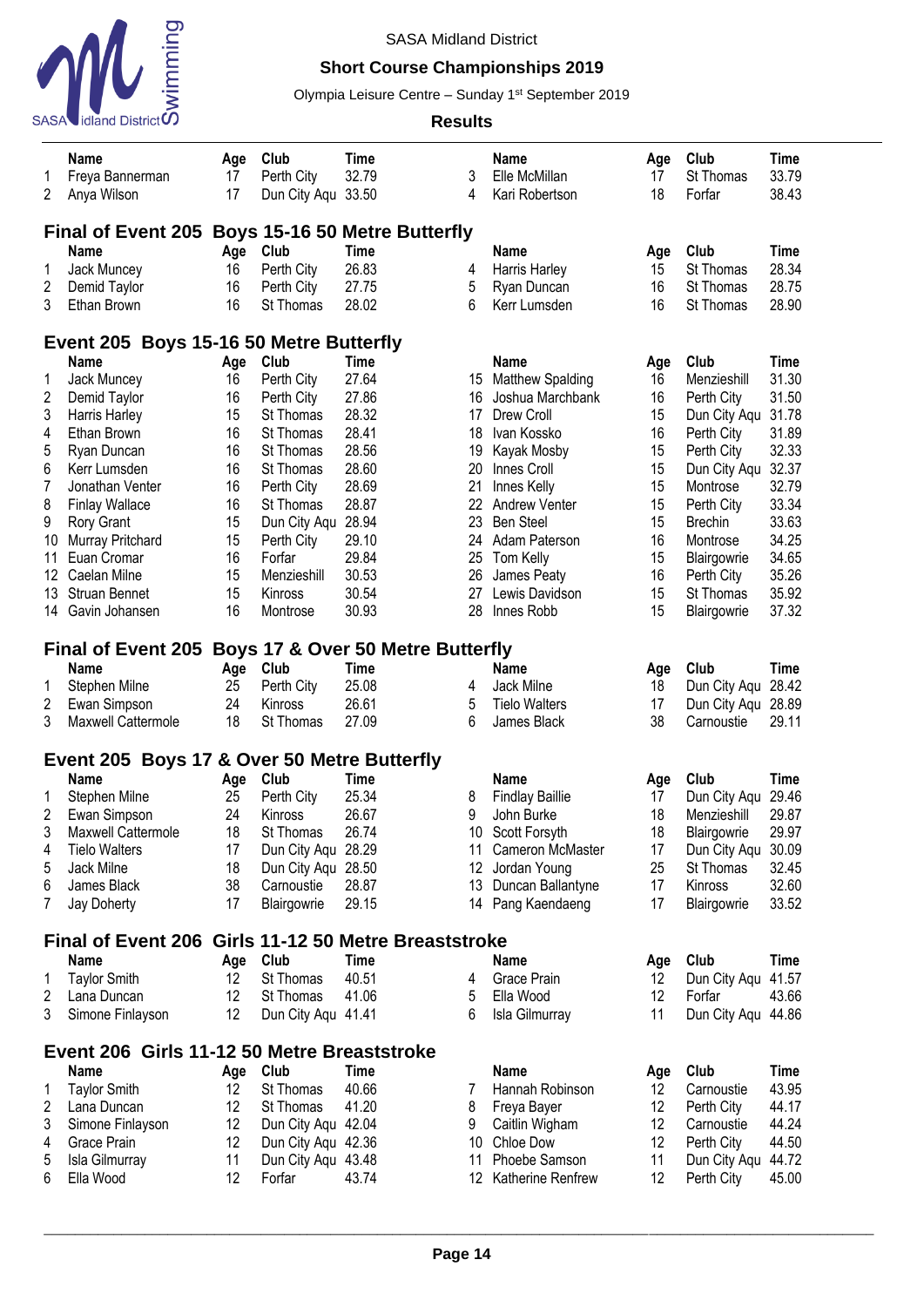

# **Short Course Championships 2019**

Olympia Leisure Centre - Sunday 1<sup>st</sup> September 2019

| 13<br>14       | Lauren Ferrett<br><b>Taylor Mackenzie</b>                   | 11<br>12 | Dun City Aqu 45.28<br>St Thomas | 45.37                                                  | 33<br>34          | Katie Smart<br>Erin Robinson        | 11<br>12 | Perth City<br>Carnoustie | 49.85<br>49.89 |
|----------------|-------------------------------------------------------------|----------|---------------------------------|--------------------------------------------------------|-------------------|-------------------------------------|----------|--------------------------|----------------|
| 15.            | Keira Beattie                                               | 12       | St Thomas                       | 46.22                                                  | 35                | Jessica Steel                       | 11       | Perth City               | 50.31          |
| 16             | Cara Jones                                                  | 12       | Menzieshill                     | 46.49                                                  | 36                | Eva Cowling                         | 11       | Perth City               | 50.37          |
| 17             | Zara Kidd                                                   | 11       | Blairgowrie                     | 46.83                                                  | 37                | Mhairi Kemp                         | 11       | Perth City               | 50.80          |
| 18             | Lia Pert                                                    | 12       | St Thomas                       | 46.86                                                  | 38                | Joanna Gardner-Lockhart             | 12       | Menzieshill              | 50.82          |
| 19             | Abigail Thomson                                             | 11       | Dun City Aqu                    | 47.01                                                  | 39                | Erin Livie                          | 11       | Menzieshill              | 51.28          |
| 20             | India-Leoni Bryden                                          | 12       | Montrose                        | 47.12                                                  | 40                | <b>Isla Davis</b>                   | 11       | Blairgowrie              | 51.55          |
| 21             | Libby Coull                                                 | 12       | St Thomas                       | 47.19                                                  | 41                | <b>Tilly McLardy</b>                | 11       | Dun City Aqu             | 51.58          |
|                | 22 Kirsten Kelly                                            | 12       | Perth City                      | 47.24                                                  | 42                | Zoe Neave                           | 12       | Kinross                  | 52.20          |
|                | *23 Claire Gilmore                                          | 12       | Perth City                      | 47.59                                                  | 43                | Hannah Breingan                     | 12       | Kinross                  | 52.25          |
|                | *23 Julia Walker                                            | 11       | Menzieshill                     | 47.59                                                  | 44                | Emma Boult                          | 12       | Perth City               | 53.05          |
| 25             | Katie Fraser                                                | 12       | Kinross                         | 48.07                                                  | 45                | Kate Austin                         | 12       | Menzieshill              | 53.73          |
| 26             | Olivia Dargie                                               | 11       | Montrose                        | 48.08                                                  | 46                | Erin Wigham                         | 11       | Carnoustie               | 53.97          |
| 27<br>28       | Amelle McLeod                                               | 11<br>11 | Perth City                      | 48.12<br>48.91                                         | 47                | <b>Molly Brown</b>                  | 11<br>12 | St Thomas                | 54.34<br>55.78 |
| 29             | Isla Kidd<br>Darci Reid                                     | 12       | Blairgowrie                     | 48.95                                                  | 48<br>49          | Fiona Bayne                         | 11       | Kinross<br>Kinross       | 56.13          |
| 30             | <b>Katy Barber</b>                                          | 12       | Dun City Aqu<br>Menzieshill     | 49.36                                                  | 50                | Lucy Cumming<br>Ellie Crighton      | 11       | Blairgowrie              | 58.42          |
| 31             | <b>Charlotte Chadwick</b>                                   | 12       | Kinross                         | 49.44                                                  | ---               | <b>Skye Doherty</b>                 | 11       | Blairgowrie              | DQ             |
| 32             | <b>Grace McCall</b>                                         | 12       | Perth City                      | 49.60                                                  |                   |                                     |          |                          |                |
|                |                                                             |          |                                 |                                                        |                   |                                     |          |                          |                |
|                | <b>Final of Event 206</b>                                   |          |                                 | Girls 13 Year Olds 50 Metre Breaststroke               |                   |                                     |          |                          |                |
|                | <b>Name</b>                                                 | Age      | Club                            | <b>Time</b>                                            |                   | <b>Name</b>                         | Age      | Club                     | <b>Time</b>    |
| 1              | <b>Lucy Stoves</b>                                          | 13       | Dun City Aqu                    | 36.55                                                  | 4                 | <b>Holly Blundell</b>               | 13       | Perth City               | 41.66          |
| 2<br>3         | Lucy Mcpartland                                             | 13<br>13 | Perth City                      | 37.88<br>39.03                                         | 5                 | Zara Denson                         | 13<br>13 | Monifieth                | 42.63<br>45.76 |
|                | Aimee Link                                                  |          | Forfar                          |                                                        | 6                 | Darcey Brown                        |          | St Thomas                |                |
|                | Event 206 Girls 13 Year Olds 50 Metre Breaststroke          |          |                                 |                                                        |                   |                                     |          |                          |                |
|                | Name                                                        | Age      | Club                            | <b>Time</b>                                            |                   | <b>Name</b>                         | Age      | Club                     | <b>Time</b>    |
| 1              | <b>Lucy Stoves</b>                                          | 13       | Dun City Aqu                    | 36.82                                                  | 10                | Macy Knight                         | 13       | St Thomas                | 44.36          |
| $\overline{c}$ | Lucy Mcpartland                                             | 13       | Perth City                      | 37.88                                                  | 11                | Orla Faherty                        | 13       | Montrose                 | 46.67          |
| 3              | Aimee Link                                                  | 13       | Forfar                          | 39.59                                                  | 12                | Lorna Young                         | 13       | Kinross                  | 46.71          |
| 4              | Holly Blundell                                              | 13       | Perth City                      | 41.97                                                  | 13                | Dreanna Norris                      | 13       | Perth City               | 46.84          |
| 5<br>6         | Zara Denson                                                 | 13<br>13 | Monifieth<br>St Thomas          | 42.18<br>43.36                                         | 14<br>15          | Micaela Reid                        | 13<br>13 | Montrose<br>Perth City   | 47.78<br>48.11 |
| $\overline{7}$ | Darcey Brown<br><b>Ellie Kinnaird</b>                       | 13       | St Thomas                       | 43.60                                                  | 16                | Olivia Currie<br><b>Milly Muir</b>  | 13       | Blairgowrie              | 54.93          |
| 8              | Zoe Davidson                                                | 13       | Blairgowrie                     | 43.87                                                  |                   | Leona-Jade Simmers                  | 13       | St Thomas                | DQ             |
| 9              | Abbie Dewar                                                 | 13       | Monifieth                       | 44.27                                                  |                   |                                     |          |                          |                |
|                |                                                             |          |                                 |                                                        |                   |                                     |          |                          |                |
|                | Final of Event 206 Girls 14 Year Olds 50 Metre Breaststroke |          |                                 |                                                        |                   |                                     |          |                          |                |
|                | Name                                                        | Age      | Club                            | <b>Time</b>                                            |                   | <b>Name</b>                         | Age      | Club                     | <b>Time</b>    |
| 1<br>2         | Martha Reeves                                               | 14<br>14 | Dun City Aqu                    | 35.57<br>35.84                                         | 4<br>5            | Natasha Phillips<br>Rosie Robertson | 14<br>14 | St Thomas<br>Perth City  | 38.48<br>41.58 |
| 3              | Fearne Crighton<br><b>Emily Cumming</b>                     | 14       | Perth City<br><b>Kinross</b>    | 37.65                                                  | 6                 | Lucy Clarke                         | 14       | Monifieth                | 41.68          |
|                |                                                             |          |                                 |                                                        |                   |                                     |          |                          |                |
|                | Event 206 Girls 14 Year Olds 50 Metre Breaststroke          |          |                                 |                                                        |                   |                                     |          |                          |                |
|                | <b>Name</b>                                                 | Age      | Club                            | <b>Time</b>                                            |                   | Name                                | Age      | Club                     | <b>Time</b>    |
| 1              |                                                             |          |                                 |                                                        | 9                 | Sophie Johansen                     | 14       | Montrose                 | 43.04          |
|                | Fearne Crighton                                             | 14       | Perth City                      | 35.82                                                  |                   |                                     |          |                          |                |
| $\overline{c}$ | Martha Reeves                                               | 14       | Dun City Aqu 37.22              |                                                        | 10                | Lucy Fleming                        | 14       | Dun City Aqu 43.60       |                |
| 3              | <b>Emily Cumming</b>                                        | 14       | Kinross                         | 37.29                                                  | 11                | Ruby Stevenson                      | 14       | Blairgowrie              | 44.56          |
| 4              | Natasha Phillips                                            | 14       | St Thomas                       | 37.93                                                  | $12 \overline{ }$ | Rebecca McLeod                      | 14       | Perth City               | 45.87          |
| 5              | Anna Campbell                                               | 14       | Menzieshill                     | 40.20                                                  | 13                | Maeve Pakravan                      | 14       | Kinross                  | 46.47          |
| 6              | Rosie Robertson                                             | 14       | Perth City                      | 41.06                                                  | 14                | <b>Rosalind Queen</b>               | 14       | Perth City               | 46.85          |
| $\overline{7}$ | Lucy Clarke                                                 | 14       | Monifieth                       | 41.91                                                  | 15                | Edina Johnston                      | 14       | Carnoustie               | 54.95          |
| 8              | Ruby Methven                                                | 14       | Dun City Aqu 42.01              |                                                        | ---               | Abbie Armstrong                     | 14       | Dun City Aqu DQ          |                |
|                | <b>Final of Event 207</b><br><b>Name</b>                    | Age Club |                                 | <b>Boys 11-12 50 Metre Breaststroke</b><br><b>Time</b> |                   | <b>Name</b>                         | Age      | Club                     | <b>Time</b>    |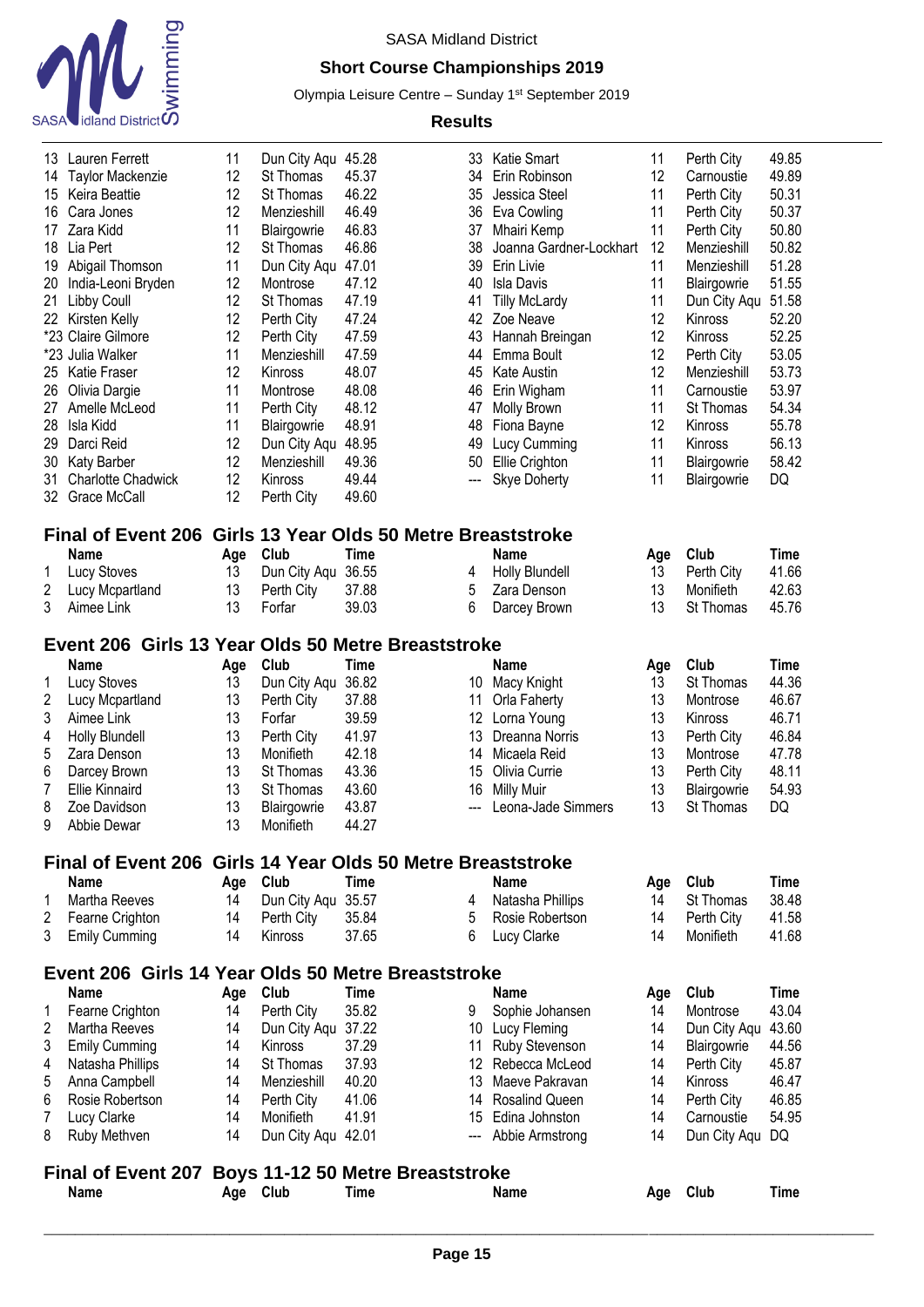

## **Short Course Championships 2019**

Olympia Leisure Centre - Sunday 1<sup>st</sup> September 2019

| 1              | Lewis Brander                                     | 12  | Monifieth          | 38.51                                          | 4              | Alexander McGregor       | 11        | Perth City         | 43.49       |  |  |  |  |
|----------------|---------------------------------------------------|-----|--------------------|------------------------------------------------|----------------|--------------------------|-----------|--------------------|-------------|--|--|--|--|
| $\overline{2}$ | Finn Bannerman                                    | 12  | Perth City         | 38.76                                          | 5              | Finlay Watson            | 12        | St Thomas          | 43.58       |  |  |  |  |
| 3              | Cain Buchanan                                     | 12  | Dun City Aqu       | 39.61                                          | 6              | Jensen Norris            | 11        | Perth City         | 43.92       |  |  |  |  |
|                | Event 207 Boys 11-12 50 Metre Breaststroke        |     |                    |                                                |                |                          |           |                    |             |  |  |  |  |
|                | Name                                              | Age | Club               | Time                                           |                | <b>Name</b>              | Age       | Club               | <b>Time</b> |  |  |  |  |
| 1              | Finn Bannerman                                    | 12  | Perth City         | 39.22                                          | 14             | Duncan Crichton          | 12        | Kinross            | 49.12       |  |  |  |  |
| $\overline{c}$ | Lewis Brander                                     | 12  | Monifieth          | 39.26                                          | 15             | lain Jordan              | 12        | Perth City         | 49.64       |  |  |  |  |
| 3              | Cain Buchanan                                     | 12  | Dun City Aqu       | 40.08                                          | 16             | <b>Glen Downey</b>       | 11        | Blairgowrie        | 52.35       |  |  |  |  |
| 4              | <b>Finlay Watson</b>                              | 12  | St Thomas          | 43.00                                          | 17             | Kirk Robb                | 12        | Blairgowrie        | 53.30       |  |  |  |  |
| 5              | Jensen Norris                                     | 11  | Perth City         | 44.30                                          | 18             | Dylan Wilson             | 11        | Perth City         | 53.83       |  |  |  |  |
| 6              | Alexander McGregor                                | 11  | Perth City         | 44.59                                          | 19             | Euan Webster             | 11        | Monifieth          | 54.14       |  |  |  |  |
| $\overline{7}$ | Kaleb Simpson                                     | 11  | Montrose           | 45.00                                          | 20             | Marcus Macneill          | 12        | Perth City         | 54.74       |  |  |  |  |
| 8              | Rory Webster                                      | 12  | Monifieth          | 47.09                                          | 21             | Ruaridh Findlay          | 11        | Dun City Aqu       | 55.49       |  |  |  |  |
| *9             | <b>Aulay Norval</b>                               | 12  | St Thomas          | 47.38                                          | 22             | <b>Finlay Ridler</b>     | 12        | Perth City         | 56.77       |  |  |  |  |
| *9             | <b>Thomas Pritchard</b>                           | 11  | Kinross            | 47.38                                          | 23             | Hamish Queen             | 12        | Perth City         | 57.13       |  |  |  |  |
| 11             | <b>Travis Gettings</b>                            | 11  | St Thomas          | 47.39                                          | 24             | Charlie Auld             | 11        | Perth City         | 57.41       |  |  |  |  |
| 12             | Johnny Martin                                     | 11  | Kinross            | 48.35                                          | 25             | Cameron Duncan           | 11        | Carnoustie         | 59.28       |  |  |  |  |
| 13             | Ross Hutchinson                                   | 11  | Monifieth          | 48.75                                          |                |                          |           |                    |             |  |  |  |  |
|                |                                                   |     |                    |                                                |                |                          |           |                    |             |  |  |  |  |
|                | <b>Final of Event 207</b>                         |     |                    | <b>Boys 13 Year Olds 50 Metre Breaststroke</b> |                |                          |           |                    |             |  |  |  |  |
|                | <b>Name</b>                                       | Age | Club               | <b>Time</b>                                    |                | Name                     | Age       | Club               | <b>Time</b> |  |  |  |  |
| 1              | Cameron Mitchell                                  | 13  | St Thomas          | 34.12                                          | 4              | Rhys Woodside            | 13        | Perth City         | 43.46       |  |  |  |  |
| $\overline{c}$ | Aaron Gilmurray                                   | 13  | Dun City Aqu       | 36.79                                          | 5              | <b>Matthew Nicoll</b>    | 13        | Menzieshill        | 45.05       |  |  |  |  |
| 3              | Ben Smallwood                                     | 13  | Kinross            | 37.38                                          | 6              | Will Shepherd            | 13        | Perth City         | 46.54       |  |  |  |  |
|                | Event 207 Boys 13 Year Olds 50 Metre Breaststroke |     |                    |                                                |                |                          |           |                    |             |  |  |  |  |
|                | <b>Name</b>                                       | Age | Club               | Time                                           |                | Name                     | Age       | Club               | <b>Time</b> |  |  |  |  |
| 1              | Cameron Mitchell                                  | 13  | St Thomas          | 33.49                                          | 5              | <b>Matthew Nicoll</b>    | 13        | Menzieshill        | 44.67       |  |  |  |  |
| $\overline{c}$ | Aaron Gilmurray                                   | 13  | Dun City Aqu       | 36.06                                          | 6              | Will Shepherd            | 13        | Perth City         | 45.09       |  |  |  |  |
| 3              | <b>Ben Smallwood</b>                              | 13  | Kinross            | 37.09                                          | $\overline{7}$ | Ramsay Cook              | 13        | Montrose           | 45.13       |  |  |  |  |
| 4              | Rhys Woodside                                     | 13  | Perth City         | 42.98                                          | 8              | Haydyn Stirling          | 13        | St Thomas          | 48.69       |  |  |  |  |
|                |                                                   |     |                    |                                                |                |                          |           |                    |             |  |  |  |  |
|                | <b>Final of Event 207</b>                         |     |                    | <b>Boys 14 Year Olds 50 Metre Breaststroke</b> |                |                          |           |                    |             |  |  |  |  |
|                | <b>Name</b>                                       | Age | Club               | <b>Time</b>                                    |                | <b>Name</b>              | Age       | Club               | <b>Time</b> |  |  |  |  |
| 1              | Micah Van Blerk                                   | 14  | Dun City Agu 33.30 |                                                | 4              | Sam Currie               | 14        | Perth City         | 41.81       |  |  |  |  |
| 2              | <b>Travis Davey</b>                               | 14  | Dun City Agu 33.67 |                                                | 5              | <b>Ruaraidh Sturgess</b> | 14        | Kinross            | 42.85       |  |  |  |  |
| 3              | Owen Carroll                                      | 14  | Perth City         | 34.84                                          | 6              | Innes Rankin             | 14        | Kinross            | 43.97       |  |  |  |  |
|                | Event 207 Boys 14 Year Olds 50 Metre Breaststroke |     |                    |                                                |                |                          |           |                    |             |  |  |  |  |
|                | <b>Name</b>                                       |     | Age Club           | <b>Time</b>                                    |                | <b>Name</b>              | Age       | Club               | <b>Time</b> |  |  |  |  |
| 1              | <b>Travis Davey</b>                               | 14  | Dun City Aqu 33.87 |                                                | 6              | <b>Ruaraidh Sturgess</b> | 14        | Kinross            | 43.67       |  |  |  |  |
| 2              | Micah Van Blerk                                   | 14  | Dun City Aqu 34.09 |                                                | 7              | Rio Bryden               | 14        | Montrose           | 43.89       |  |  |  |  |
| 3              | Owen Carroll                                      | 14  | Perth City         | 34.97                                          | 8              | Benji Alexander          | 14        | Kinross            | 44.54       |  |  |  |  |
| 4              | Sam Currie                                        | 14  | Perth City         | 41.95                                          | 9              | Calum Brown              | 14        | St Thomas          | 46.12       |  |  |  |  |
| 5              | Innes Rankin                                      | 14  | Kinross            | 43.56                                          |                |                          |           |                    |             |  |  |  |  |
|                | Final of Event 208 Girls 15-16 50 Metre Freestyle |     |                    |                                                |                |                          |           |                    |             |  |  |  |  |
|                | Name                                              |     | Age Club           | <b>Time</b>                                    |                | <b>Name</b>              |           | Club               | <b>Time</b> |  |  |  |  |
| 1              | <b>Scarlett Ferris</b>                            | 15  | Dun City Aqu 28.28 |                                                | 4              | Morgan Anderson          | Age<br>15 | Dun City Aqu       | 29.22       |  |  |  |  |
| 2              | Shona Graham                                      | 16  | Dun City Aqu 28.86 |                                                | *5             | <b>Ellie Parker</b>      | 15        | Monifieth          | 29.72       |  |  |  |  |
| 3              | <b>Blythe Brown</b>                               | 16  | St Thomas          | 28.93                                          | *5             | Emma Mcpartland          | 16        | Perth City         | 29.72       |  |  |  |  |
|                |                                                   |     |                    |                                                |                |                          |           |                    |             |  |  |  |  |
|                | Event 208 Girls 15-16 50 Metre Freestyle          |     |                    |                                                |                |                          |           |                    |             |  |  |  |  |
|                | <b>Name</b>                                       |     | Age Club           | <b>Time</b>                                    |                | <b>Name</b>              | Age       | Club               | <b>Time</b> |  |  |  |  |
| 1              | <b>Scarlett Ferris</b>                            | 15  | Dun City Aqu 28.17 |                                                | 3              | Morgan Anderson          | 15        | Dun City Aqu 29.08 |             |  |  |  |  |
| 2              | <b>Blythe Brown</b>                               | 16  | St Thomas          | 29.04                                          | 4              | Shona Graham             | 16        | Dun City Aqu 29.18 |             |  |  |  |  |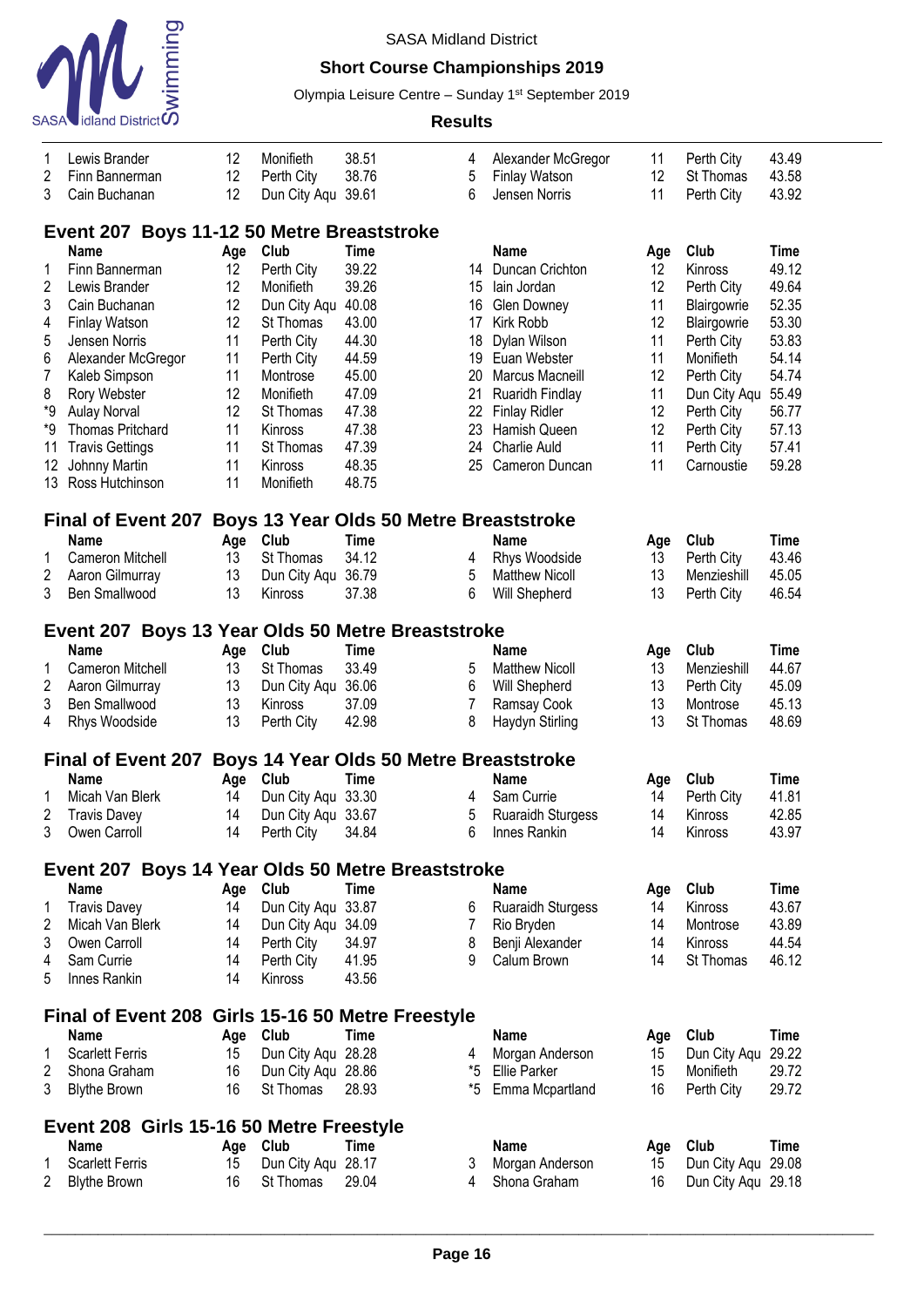

## **Short Course Championships 2019**

Olympia Leisure Centre - Sunday 1<sup>st</sup> September 2019

| 5<br>6<br>7<br>8<br>9<br>10<br>11<br>12                           | <b>Ellie Parker</b><br>Emma Mcpartland<br>Katherine Bailey<br><b>Emily Baxter</b><br>Maria Cabrelli<br>Melissa Lumsden<br>Rebecca Spalding<br><b>Lily Walker</b> | 15<br>16<br>15<br>16<br>16<br>16<br>16<br>16 | Monifieth<br>Perth City<br>Perth City<br>Dun City Aqu<br>Dun City Aqu<br>Monifieth<br>Menzieshill<br>Menzieshill | 29.27<br>29.55<br>29.58<br>29.95<br>30.15<br>32.19<br>32.42<br>32.65 | 13<br>14<br>15<br>19<br>20 | Erika Brown<br>Samantha Morrison<br>Dianne Kelly<br>16 Rachel Kennedy<br>*17 Vhairi Jordan<br>*17 Rachel Allan<br><b>Caitlin Downey</b><br>Samantha Barlow | 15<br>15<br>15<br>15<br>15<br>15<br>15<br>16 | Perth City<br>Forfar<br>Perth City<br>Perth City<br>Perth City<br>Forfar<br>Blairgowrie<br>Menzieshill | 32.69<br>33.34<br>33.35<br>33.54<br>33.81<br>33.81<br>33.84<br>35.92 |  |  |  |  |
|-------------------------------------------------------------------|------------------------------------------------------------------------------------------------------------------------------------------------------------------|----------------------------------------------|------------------------------------------------------------------------------------------------------------------|----------------------------------------------------------------------|----------------------------|------------------------------------------------------------------------------------------------------------------------------------------------------------|----------------------------------------------|--------------------------------------------------------------------------------------------------------|----------------------------------------------------------------------|--|--|--|--|
|                                                                   | Final of Event 208 Girls 17 & Over 50 Metre Freestyle                                                                                                            |                                              |                                                                                                                  |                                                                      |                            |                                                                                                                                                            |                                              |                                                                                                        |                                                                      |  |  |  |  |
|                                                                   | <b>Name</b>                                                                                                                                                      | Age                                          | Club                                                                                                             | <b>Time</b>                                                          |                            | <b>Name</b>                                                                                                                                                | Age                                          | Club                                                                                                   | <b>Time</b>                                                          |  |  |  |  |
| 1                                                                 | Freya Bannerman                                                                                                                                                  | 17                                           | Perth City                                                                                                       | 28.67                                                                | 3                          | Kari Robertson                                                                                                                                             | 18                                           | Forfar                                                                                                 | 33.26                                                                |  |  |  |  |
| 2                                                                 | Elle McMillan                                                                                                                                                    | 17                                           | St Thomas                                                                                                        | 30.09                                                                |                            |                                                                                                                                                            |                                              |                                                                                                        |                                                                      |  |  |  |  |
|                                                                   | Event 208 Girls 17 & Over 50 Metre Freestyle                                                                                                                     |                                              |                                                                                                                  |                                                                      |                            |                                                                                                                                                            |                                              |                                                                                                        |                                                                      |  |  |  |  |
|                                                                   | <b>Name</b>                                                                                                                                                      | Age                                          | Club                                                                                                             | <b>Time</b>                                                          |                            | <b>Name</b>                                                                                                                                                | Age                                          | Club                                                                                                   | <b>Time</b>                                                          |  |  |  |  |
| 1                                                                 | Freya Bannerman                                                                                                                                                  | 17                                           | Perth City                                                                                                       | 29.13                                                                | 3                          | Kari Robertson                                                                                                                                             | 18                                           | Forfar                                                                                                 | 33.96                                                                |  |  |  |  |
| 2                                                                 | Elle McMillan                                                                                                                                                    | 17                                           | St Thomas                                                                                                        | 29.67                                                                | ---                        | Anya Wilson                                                                                                                                                | 17                                           | Dun City Aqu DQ                                                                                        |                                                                      |  |  |  |  |
| <b>Final of Event 209</b><br><b>Boys 15-16 50 Metre Freestyle</b> |                                                                                                                                                                  |                                              |                                                                                                                  |                                                                      |                            |                                                                                                                                                            |                                              |                                                                                                        |                                                                      |  |  |  |  |
|                                                                   | <b>Name</b>                                                                                                                                                      | Age Club                                     |                                                                                                                  | Time                                                                 |                            | <b>Name</b>                                                                                                                                                | Age                                          | Club                                                                                                   | <b>Time</b>                                                          |  |  |  |  |
| 1                                                                 | Jack Muncey                                                                                                                                                      | 16                                           | Perth City                                                                                                       | 25.10                                                                | 4                          | Murray Pritchard                                                                                                                                           | 15                                           | Perth City                                                                                             | 26.16                                                                |  |  |  |  |
| $\overline{c}$                                                    | Ryan Duncan                                                                                                                                                      | 16                                           | St Thomas                                                                                                        | 26.03                                                                | 5                          | Demid Taylor                                                                                                                                               | 16                                           | Perth City                                                                                             | 26.23                                                                |  |  |  |  |
| 3                                                                 | Rory Grant                                                                                                                                                       | 15                                           | Dun City Aqu 26.12                                                                                               |                                                                      | 6                          | Jonathan Venter                                                                                                                                            | 16                                           | Perth City                                                                                             | 26.71                                                                |  |  |  |  |
|                                                                   | Event 209 Boys 15-16 50 Metre Freestyle                                                                                                                          |                                              |                                                                                                                  |                                                                      |                            |                                                                                                                                                            |                                              |                                                                                                        |                                                                      |  |  |  |  |
|                                                                   | <b>Name</b>                                                                                                                                                      | Age Club                                     |                                                                                                                  |                                                                      |                            |                                                                                                                                                            |                                              | Club                                                                                                   | <b>Time</b>                                                          |  |  |  |  |
|                                                                   |                                                                                                                                                                  | 16                                           | Perth City                                                                                                       | <b>Time</b><br>25.68                                                 | 15                         | <b>Name</b><br>Innes Croll                                                                                                                                 | Age                                          |                                                                                                        | 28.13                                                                |  |  |  |  |
| 1                                                                 | Jack Muncey                                                                                                                                                      |                                              |                                                                                                                  |                                                                      |                            |                                                                                                                                                            | 15                                           | Dun City Aqu                                                                                           | 28.19                                                                |  |  |  |  |
| $\overline{c}$                                                    | Ryan Duncan                                                                                                                                                      | 16                                           | St Thomas                                                                                                        | 25.87                                                                | 16                         | Kerr Lumsden                                                                                                                                               | 16                                           | St Thomas                                                                                              |                                                                      |  |  |  |  |
| 3                                                                 | Murray Pritchard                                                                                                                                                 | 15                                           | Perth City                                                                                                       | 25.92                                                                | 17                         | Joshua Marchbank                                                                                                                                           | 16                                           | Perth City                                                                                             | 28.24                                                                |  |  |  |  |
| 4                                                                 | Rory Grant                                                                                                                                                       | 15                                           | Dun City Aqu                                                                                                     | 26.11                                                                |                            | *18 Ivan Kossko                                                                                                                                            | 16<br>15                                     | Perth City                                                                                             | 28.35                                                                |  |  |  |  |
| 5<br>6                                                            | Jonathan Venter                                                                                                                                                  | 16<br>16                                     | Perth City                                                                                                       | 26.15<br>26.28                                                       | 20                         | *18 Drew Croll                                                                                                                                             | 15                                           | Dun City Aqu                                                                                           | 28.35                                                                |  |  |  |  |
|                                                                   | Demid Taylor                                                                                                                                                     |                                              | Perth City                                                                                                       |                                                                      |                            | Kayak Mosby                                                                                                                                                | 16                                           | Perth City<br>Menzieshill                                                                              | 28.41<br>28.55                                                       |  |  |  |  |
| 7                                                                 | <b>Finlay Wallace</b>                                                                                                                                            | 16                                           | St Thomas                                                                                                        | 26.67                                                                | 21                         | Matthew Spalding                                                                                                                                           |                                              |                                                                                                        |                                                                      |  |  |  |  |
| 8                                                                 | Gavin Johansen<br>Ethan Brown                                                                                                                                    | 16                                           | Montrose                                                                                                         | 26.74                                                                | 22                         | <b>Ben Steel</b>                                                                                                                                           | 15                                           | <b>Brechin</b>                                                                                         | 29.34                                                                |  |  |  |  |
| 9                                                                 |                                                                                                                                                                  | 16                                           | St Thomas                                                                                                        | 26.89                                                                | 23                         | <b>Andrew Venter</b>                                                                                                                                       | 15                                           | Perth City                                                                                             | 29.43                                                                |  |  |  |  |
| 10                                                                | Harris Harley<br>Struan Bennet                                                                                                                                   | 15<br>15                                     | St Thomas<br>Kinross                                                                                             | 27.25<br>27.53                                                       | 24<br>25                   | Lewis Davidson                                                                                                                                             | 15<br>15                                     | St Thomas                                                                                              | 29.93<br>30.36                                                       |  |  |  |  |
| 11                                                                |                                                                                                                                                                  |                                              |                                                                                                                  | 27.92                                                                |                            | Innes Kelly                                                                                                                                                |                                              | Montrose                                                                                               |                                                                      |  |  |  |  |
| 12                                                                | Caelan Milne                                                                                                                                                     | 15                                           | Menzieshill                                                                                                      | 28.06                                                                | 26                         | James Peaty                                                                                                                                                | 16                                           | Perth City                                                                                             | 30.66<br>31.31                                                       |  |  |  |  |
| 13<br>14                                                          | Keir Dryden<br>Tom Kelly                                                                                                                                         | 15<br>15                                     | Monifieth<br>Blairgowrie                                                                                         | 28.12                                                                | 27<br>28                   | Adam Paterson<br>Innes Robb                                                                                                                                | 16<br>15                                     | Montrose<br>Blairgowrie                                                                                | 31.53                                                                |  |  |  |  |
|                                                                   |                                                                                                                                                                  |                                              |                                                                                                                  |                                                                      |                            |                                                                                                                                                            |                                              |                                                                                                        |                                                                      |  |  |  |  |
|                                                                   | <b>Final of Event 209</b>                                                                                                                                        |                                              |                                                                                                                  | Boys 17 & Over 50 Metre Freestyle                                    |                            |                                                                                                                                                            |                                              |                                                                                                        |                                                                      |  |  |  |  |
|                                                                   | <b>Name</b>                                                                                                                                                      | Age Club                                     |                                                                                                                  | Time                                                                 |                            | <b>Name</b>                                                                                                                                                | Age                                          | Club                                                                                                   | <b>Time</b>                                                          |  |  |  |  |
| 1                                                                 | Stephen Milne                                                                                                                                                    | 25                                           | Perth City                                                                                                       | 22.98                                                                | 4                          | Eoin Simpson                                                                                                                                               | 17                                           | Monifieth                                                                                              | 25.57                                                                |  |  |  |  |
| 2                                                                 | Ewan Simpson                                                                                                                                                     | 24                                           | Kinross                                                                                                          | 24.00                                                                | 5                          | Jack Milne                                                                                                                                                 | 18                                           | Dun City Aqu 26.09                                                                                     |                                                                      |  |  |  |  |
| 3                                                                 | Maxwell Cattermole                                                                                                                                               | 18                                           | St Thomas                                                                                                        | 24.62                                                                | 6                          | <b>Findlay Baillie</b>                                                                                                                                     | 17                                           | Dun City Aqu 26.43                                                                                     |                                                                      |  |  |  |  |
|                                                                   | Event 209 Boys 17 & Over 50 Metre Freestyle                                                                                                                      |                                              |                                                                                                                  |                                                                      |                            |                                                                                                                                                            |                                              |                                                                                                        |                                                                      |  |  |  |  |
|                                                                   | <b>Name</b>                                                                                                                                                      | Age                                          | Club                                                                                                             | Time                                                                 |                            | <b>Name</b>                                                                                                                                                | Age                                          | Club                                                                                                   | <b>Time</b>                                                          |  |  |  |  |
| 1                                                                 | Stephen Milne                                                                                                                                                    | 25                                           | Perth City                                                                                                       | 23.51                                                                | 8                          | James Black                                                                                                                                                | 38                                           | Carnoustie                                                                                             | 26.43                                                                |  |  |  |  |
| 2                                                                 | Ewan Simpson                                                                                                                                                     | 24                                           | Kinross                                                                                                          | 24.12                                                                | 9                          | <b>Tielo Walters</b>                                                                                                                                       | 17                                           | Dun City Aqu                                                                                           | 26.44                                                                |  |  |  |  |
| 3                                                                 | Maxwell Cattermole                                                                                                                                               | 18                                           | St Thomas                                                                                                        | 24.85                                                                | 10                         | Jay Doherty                                                                                                                                                | 17                                           | Blairgowrie                                                                                            | 26.97                                                                |  |  |  |  |
| *4                                                                | <b>Findlay Baillie</b>                                                                                                                                           | 17                                           | Dun City Aqu                                                                                                     | 26.22                                                                | 11                         | Cameron McMaster                                                                                                                                           | 17                                           | Dun City Aqu                                                                                           | 27.07                                                                |  |  |  |  |
| *4                                                                | Jack Milne                                                                                                                                                       | 18                                           | Dun City Aqu                                                                                                     | 26.22                                                                | 12                         | Scott Forsyth                                                                                                                                              | 18                                           | Blairgowrie                                                                                            | 27.60                                                                |  |  |  |  |
| 6                                                                 | Eoin Simpson                                                                                                                                                     | 17                                           | Monifieth                                                                                                        | 26.28                                                                | 13                         | Duncan Ballantyne                                                                                                                                          | 17                                           | Kinross                                                                                                | 27.79                                                                |  |  |  |  |
| 7                                                                 | John Burke                                                                                                                                                       | 18                                           | Menzieshill                                                                                                      | 26.38                                                                |                            | 14 Jordan Young                                                                                                                                            | 25                                           | St Thomas                                                                                              | 28.17                                                                |  |  |  |  |